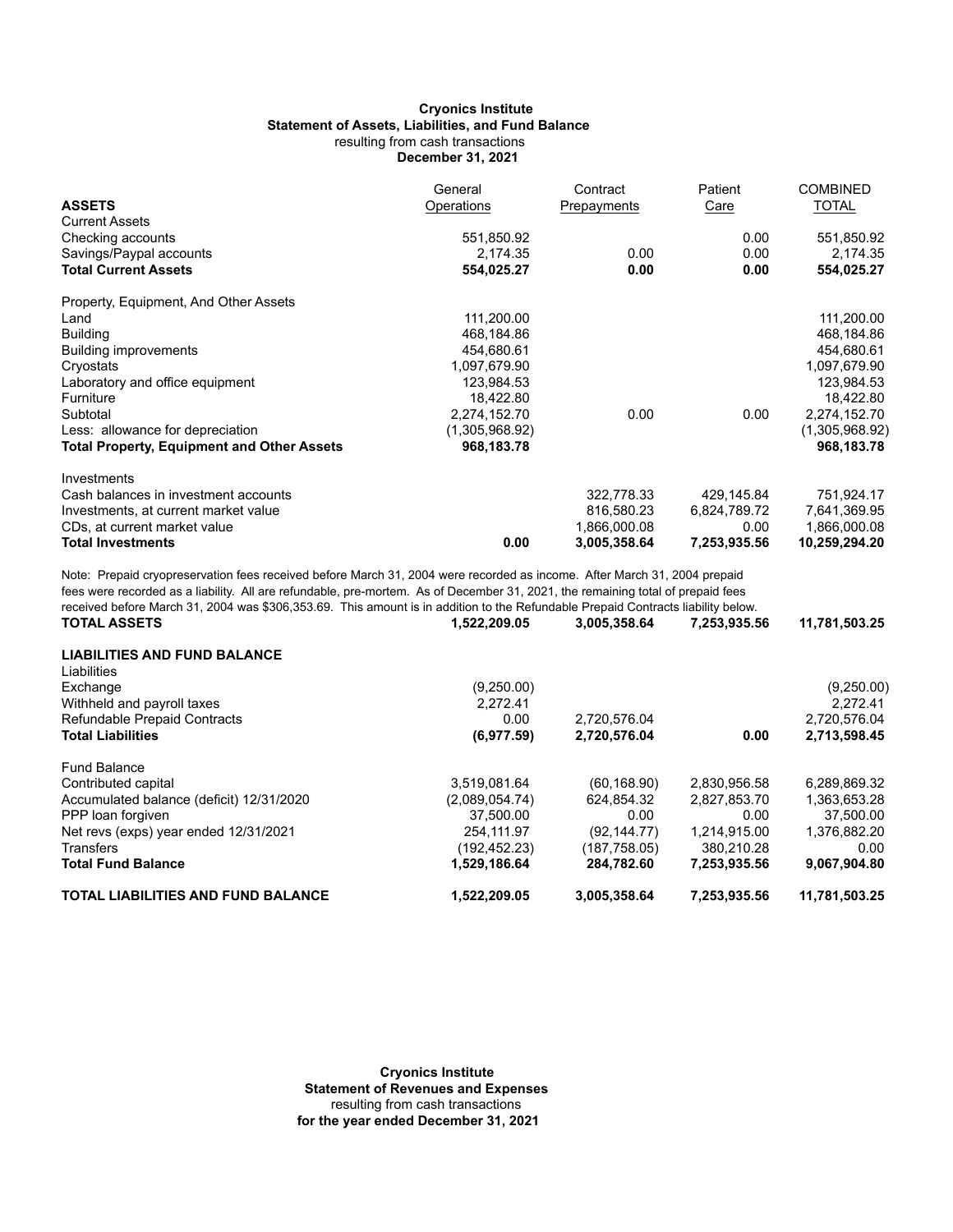|                                          | General     | Contract      | Patient      | <b>COMBINED</b> |
|------------------------------------------|-------------|---------------|--------------|-----------------|
|                                          | Operations  | Prepayments   | Care         | <b>TOTAL</b>    |
| <b>REVENUES</b>                          |             |               |              |                 |
| Cryonics services                        | 625,494.33  |               |              | 625,494.33      |
| Bequests subject to income tax           | 282,978.48  |               |              | 282,978.48      |
| Dividends                                | 0.00        | 19,968.93     | 128,686.02   | 148,654.95      |
| Interest                                 | 0.00        | 14,379.53     | 1,723.28     | 16,102.81       |
| Long term capital gains                  |             | 5,139.82      | 1,049.04     | 6,188.86        |
| Loss on disposition of asset             | 0.00        |               | 0.00         | 0.00            |
| Net gain/(loss) on investments           | 0.00        | (131, 633.05) | 1,094,802.31 | 963,169.26      |
| <b>Total Revenues</b>                    | 908,472.81  | (92, 144.77)  | 1,226,260.65 | 2,042,588.69    |
| <b>EXPENSES</b>                          |             |               |              |                 |
| Advertising                              | 533.87      |               |              | 533.87          |
| Bank charges                             | 10,332.90   | 0.00          | 11,320.87    | 21,653.77       |
| Cryogens                                 | 66,391.21   |               |              | 66,391.21       |
| Cryonics services and supplies           | 50,715.22   |               |              | 50,715.22       |
| Depreciation                             | 125, 151.23 |               |              | 125, 151. 23    |
| Facility supplies and services           | 2,454.39    |               |              | 2,454.39        |
| Insurance                                | 32,056.02   |               |              | 32,056.02       |
| Interest                                 | 0.00        |               | 24.78        | 24.78           |
| Legal and professional services          | 6,670.00    |               |              | 6,670.00        |
| Maintenance and repair                   | 11,690.43   |               |              | 11,690.43       |
| Office supplies and services             | 10,224.21   |               |              | 10,224.21       |
| Penalty                                  | 0.00        |               |              | 0.00            |
| Pension                                  | 12,946.25   |               |              | 12,946.25       |
| Research and development                 | 210.99      |               |              | 210.99          |
| Salaries and wages                       | 209,518.75  |               |              | 209,518.75      |
| Services-administrative                  | 38,760.00   |               |              | 38,760.00       |
| Taxes                                    | 36,693.49   |               |              | 36,693.49       |
| Telephone                                | 4,945.83    |               |              | 4,945.83        |
| Travel                                   | 3,402.50    |               |              | 3,402.50        |
| <b>Utilities</b>                         | 16,846.87   |               |              | 16,846.87       |
| Michigan Corporate Income Tax            | 2,308.00    |               |              | 2,308.00        |
| Federal Corporate Income Tax             | 12,508.68   |               |              | 12,508.68       |
| <b>Total Expenses</b>                    | 654,360.84  | 0.00          | 11,345.65    | 665,706.49      |
| Operating revenues over (under) expenses | 254,111.97  | (92, 144.77)  | 1,214,915.00 | 1,376,882.20    |

**Cryonics Institute Statement of Cash Flows** resulting from cash transactions  **for the year ended December 31, 2021**

> General Contract Patient COMBINED<br>
> Operations Prepayments Care TOTAL **Prepayments**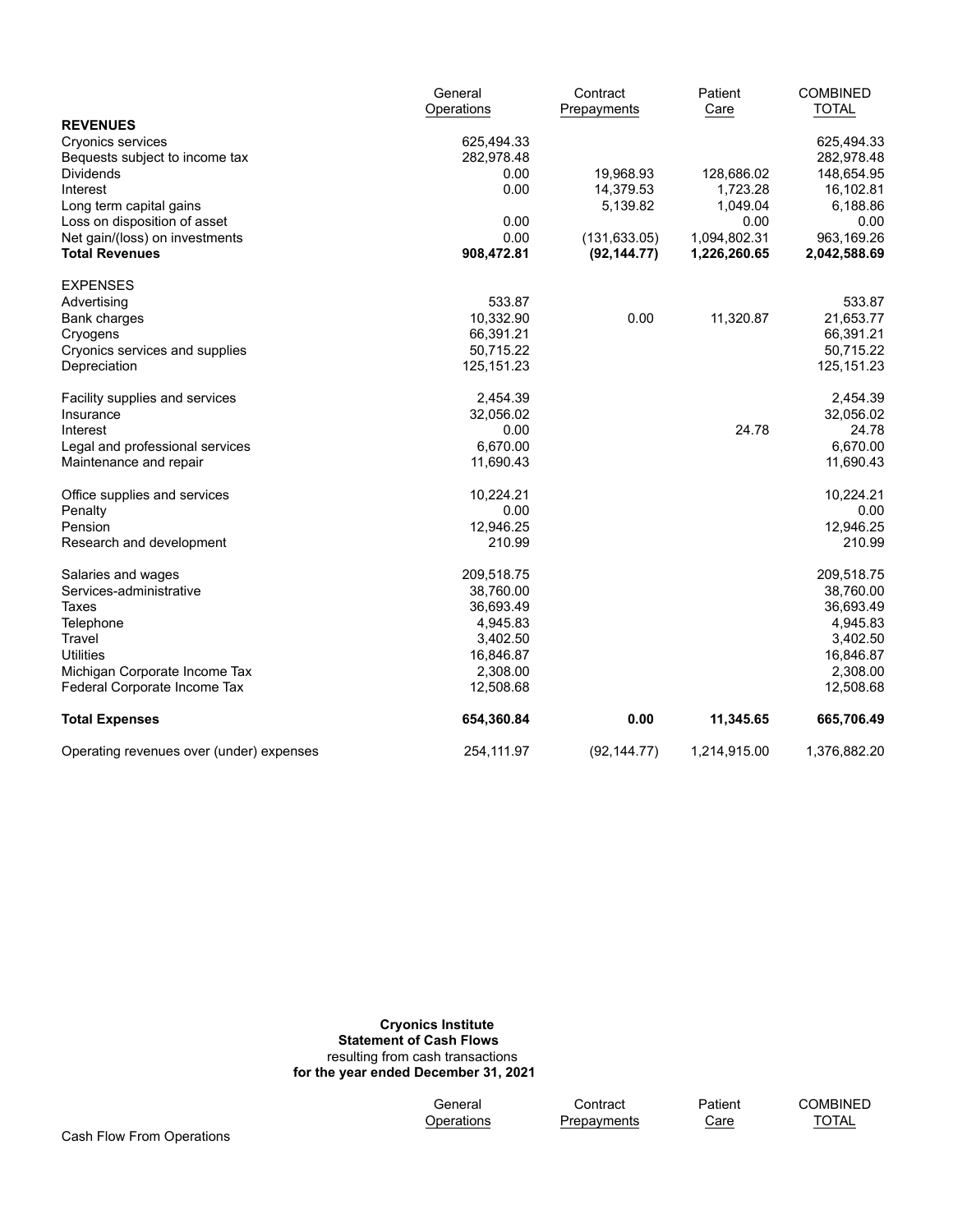| Net revenues (expenses)                   | 254,111.97    | (92, 144.77)  | 1,214,915.00   | 1,376,882.20   |
|-------------------------------------------|---------------|---------------|----------------|----------------|
| Add back non-cash expenses and revenues:  |               |               |                |                |
| Loss on disposition of asset              | 0.00          |               |                | 0.00           |
| Depreciation and amortization             | 125, 151. 23  |               |                | 125, 151. 23   |
| <b>Total Cash Flow From Operations</b>    | 379,263.20    | (92, 144.77)  | 1,214,915.00   | 1,502,033.43   |
| Cash Flow From Other Sources              |               |               |                |                |
| New memberships                           | 167,878.97    |               |                | 167,878.97     |
| Bequests received                         | 501,626.58    |               |                | 501,626.58     |
| Less bequests that were taxable           | (282, 978.48) |               |                | (282, 978.48)  |
| Fixed asset purchases                     | (312, 504.02) |               |                | (312, 504.02)  |
| Increase (decrease) in Exchange           | (9,250.00)    |               |                | (9,250.00)     |
| Increase in withheld and payroll taxes    | 180.73        |               |                | 180.73         |
| Increase in contract prepayments-net      | 0.00          | 228,440.64    |                | 228,440.64     |
| (Increase)/Decrease in CDs                | 0.00          | (52, 593.96)  | 0.00           | (52, 593.96)   |
| Other transfers                           | (192, 452.23) | (187, 758.05) | 380,210.28     | 0.00           |
| Decrease/(Increase) in investments        |               | 104,877.65    | (1,743,868.89) | (1,638,991.24) |
| <b>Total Cash Flow From Other Sources</b> | (127, 498.45) | 92,966.28     | (1,363,658.61) | (1,398,190.78) |
| TOTAL INCREASE (DECREASE) IN CASH         | 251,764.75    | 821.51        | (148, 743.61)  | 103,842.65     |
| Changes In Cash Accounts                  |               |               |                |                |
| Checking accounts                         | 250,190.10    | 0.00          | 0.00           | 250,190.10     |
| Savings/PayPal accounts                   | 1,574.65      | 0.00          | 0.00           | 1,574.65       |
| Cash in brokerage accounts                |               | 821.51        | (148, 743.61)  | (147, 922.10)  |
| TOTAL INCREASE (DECREASE) IN CASH         | 251,764.75    | 821.51        | (148, 743.61)  | 103,842.65     |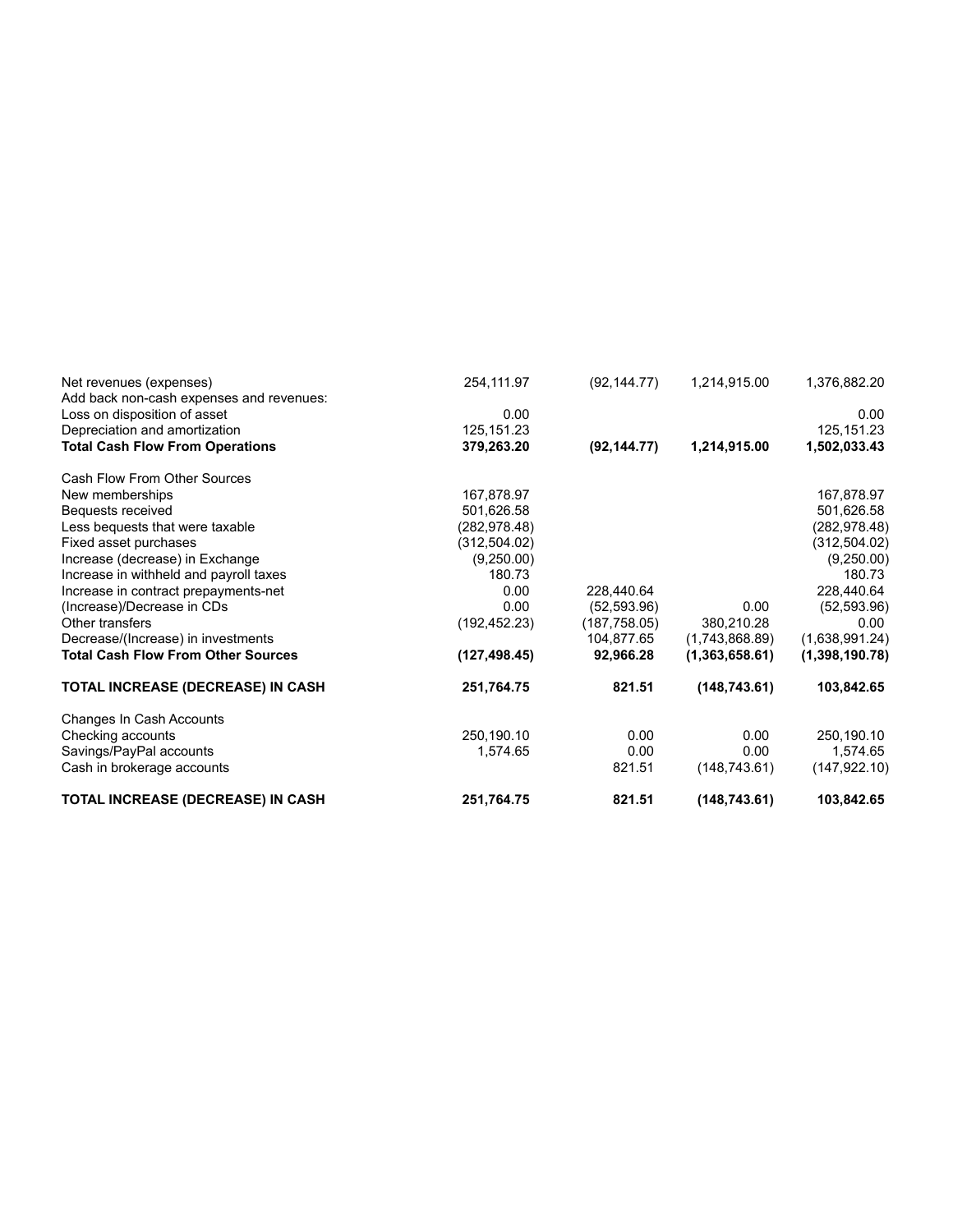| <b>Cryonics Institute</b>                      |                |                         |                                                                                                     |            |    |                        |                |           |                             |               |
|------------------------------------------------|----------------|-------------------------|-----------------------------------------------------------------------------------------------------|------------|----|------------------------|----------------|-----------|-----------------------------|---------------|
| <b>Trial Balance</b>                           |                |                         | Comerica balance 6/30 = \$534,092.71, assume it is outstanding checks in transit, check at year end |            |    |                        |                |           |                             |               |
| FYE 12/31/2021                                 | <b>Balance</b> |                         | <b>Journals</b>                                                                                     |            |    | <b>Journal Entries</b> |                |           |                             |               |
| Account                                        | 1/1/2021       |                         | <b>DR</b>                                                                                           | CR         |    | DR                     |                | CR        | <b>Balance</b><br>6/30/2021 |               |
| <b>Comerica checking</b>                       | 301,660.82 a   |                         | 220,038.97 a                                                                                        | 0.00       | 5  | 0.00                   | 6              | 0.00      | 521,699.79 a                |               |
|                                                |                | g                       | 0.00 a                                                                                              | 0.00       |    |                        |                |           |                             | adj           |
| Paypal                                         | 599.97 h       |                         | 1,045.92 h                                                                                          | 0.00       |    | 0.00                   |                | 0.00      | 1,645.89 a                  |               |
| Land                                           | 111,200.00     |                         |                                                                                                     |            |    |                        |                |           | 111,200.00 a                |               |
| <b>Building</b>                                | 468,184.86     |                         |                                                                                                     |            |    |                        |                |           | 468,184.86 a                |               |
| <b>AFD-Building</b>                            | (234, 047.00)  |                         |                                                                                                     | 0.00       |    |                        | 2:             | 7,804.00  | (241,851.00)                |               |
| <b>Building Improvements</b>                   | 317,905.80 a   |                         | 4,950.19 a                                                                                          | 0.00       | -1 |                        | 1:             | 0.00      | 343,980.61 a                |               |
|                                                |                |                         | 16,425.00                                                                                           |            |    |                        |                |           |                             | ļa            |
|                                                |                | ∤a<br>۱a                | 4,699.62                                                                                            |            |    |                        |                |           |                             |               |
|                                                |                |                         |                                                                                                     | 0.00       |    |                        |                |           |                             |               |
| <b>AFD-Building Improve</b>                    | (217, 219.82)  |                         |                                                                                                     |            |    | 0.00                   | 2:             | 8,520.00  | (225, 739.82)               |               |
| Cryostats                                      | 927,608.57 a   |                         | 93,719.41                                                                                           |            |    |                        |                | 0.00      | 1,021,327.98 a              |               |
|                                                |                |                         |                                                                                                     |            |    |                        |                |           |                             | ۱a            |
| <b>AFD-Cryostats</b>                           | (621, 589.63)  |                         | 0.00                                                                                                |            |    |                        | 2              | 36,817.00 | (658, 406.63)               |               |
| Laboratory/Office Equip                        | 118,326.65 a   |                         | 5,657.88 b                                                                                          | 0.00       |    | 0.00                   | $\mathbf{1}$   | 0.00      | 123,984.53 a                |               |
|                                                |                | ۱a                      | 0.00                                                                                                |            |    |                        |                |           |                             | la            |
| AFD-Lab/Office Equip                           | (92, 712.81) b |                         | 0.00                                                                                                |            |    | 0.00                   | $\overline{2}$ | 3,281.00  | (95, 993.81)                |               |
| Furniture                                      | 18,422.80 a    |                         | 0.00                                                                                                |            |    |                        |                |           | 18,422.80 a                 |               |
| <b>AFD-Furniture</b>                           | (15, 248.43)   |                         |                                                                                                     |            |    |                        | 2:             | 659.00    | (15, 907.43)                |               |
|                                                |                | d                       | 0.00                                                                                                |            |    |                        |                |           |                             |               |
|                                                |                |                         |                                                                                                     |            |    |                        |                |           |                             |               |
| <b>Fidelity Cash</b>                           | $(649.30)$ c   |                         | 1,905.99 c                                                                                          | 0.00       |    |                        |                |           | 1,256.69 C                  |               |
| <b>Fidelity Investments</b>                    | 545,729.31 C   |                         | 261,474.98 c                                                                                        | 0.00       |    | 0.00                   |                |           | 807,204.29 C                |               |
|                                                |                |                         |                                                                                                     |            |    |                        |                |           |                             |               |
| <b>Axos Bank-checking</b>                      | $50,023.63$ e  |                         | $0.00$ e                                                                                            | 15.58      |    |                        |                |           | 50,008.05 e                 |               |
| <b>Axos Bank-savings</b>                       | 271,932.85 e   |                         | 561.86                                                                                              |            |    |                        |                |           | 272,494.71 e                |               |
| <b>Axos Bank-ICS CDs</b>                       | 625,007.57 e   |                         | 779,345.17                                                                                          |            |    |                        |                |           | 1,404,352.74 e              |               |
|                                                |                |                         |                                                                                                     |            |    | 0.00                   |                |           |                             |               |
| <b>T Rowe Price-Strickland</b>                 | 9,692.48 k     |                         | 1,537.71 k                                                                                          | 0.00       |    | 0.00                   |                |           | 11,230.19 k                 |               |
|                                                |                |                         |                                                                                                     |            |    | 0.00                   |                |           |                             |               |
| Investment cash on hand                        | $5,000.00$ a   |                         | 0.00                                                                                                |            |    | 0.00                   |                |           | 5,000.00                    |               |
| <b>Precious Metals Investment-Patient Care</b> | 294,232.37 g   |                         | $0.00$ g                                                                                            | 12,599.75  |    |                        |                |           | 281,632.62 g                |               |
|                                                |                |                         |                                                                                                     |            |    |                        |                |           |                             | g             |
|                                                |                |                         |                                                                                                     |            |    |                        |                |           |                             |               |
| <b>Milburn investment</b>                      | 7,695.55 n     |                         | 429.20 in                                                                                           | 0.00       |    |                        |                |           | 8,124.75 in                 |               |
| <b>Vanguard Cash</b>                           | 573,538.75     |                         | 200,035.97 ii                                                                                       | 0.00       |    |                        |                |           | 773,574.72                  |               |
| <b>Vanguard Investment</b>                     | 3,994,958.63   |                         | 493,473.88                                                                                          | 0.00       |    |                        |                |           | 4,488,432.51                |               |
|                                                |                |                         |                                                                                                     |            |    |                        |                |           |                             |               |
|                                                |                |                         |                                                                                                     |            |    |                        |                |           |                             |               |
| Sigma 7675/GTR071617 AXA-Dett                  | 61,378.70      |                         | 6,583.80                                                                                            | 0.00       |    |                        |                |           | 67,962.50                   |               |
| Sigma 7675/GTR071617 NFS-Amole                 | 61,294.35      |                         | 9,519.29                                                                                            | 0.00       |    |                        |                |           | 70,813.64                   |               |
| Sigma 7675/GTR071617-Natwide-PatH              | 105,939.44     |                         | 5,297.49                                                                                            | 0.00       |    |                        |                |           | 111,236.93                  |               |
|                                                |                |                         |                                                                                                     |            |    |                        |                |           |                             |               |
| Sigma 7477-cash                                | $0.34$ m       |                         | 770.21 im                                                                                           | 0.00       |    |                        |                |           | 770.55 m                    |               |
| Sigma 7477/GTR094692 Investments               | 832,639.50 m   |                         | 95,530.82 im                                                                                        | 0.00       |    |                        |                |           | 928,170.32 m                |               |
|                                                |                |                         |                                                                                                     |            |    |                        |                |           |                             |               |
| Sigma 7477-CDs                                 | 931,579.27 m   |                         | $0.00$ m                                                                                            | 679,714.27 |    | 0.00                   |                |           | 251,865.00 m                |               |
| Sigma 7477-AXA-CE                              | 55,969.54 m    |                         | 3,673.19 im                                                                                         | 0.00       |    |                        |                |           | 59,642.73 m                 |               |
| Sigma 7477-JNL-AZ                              | 32,848.84 m    |                         | 6,577.72 m                                                                                          | 0.00       |    | 0.00                   |                | 0.00      | 39,426.56 m                 |               |
|                                                |                |                         |                                                                                                     |            |    |                        |                |           |                             |               |
| <b>FNBA CD (prepayment asset)</b>              | 256,819.28 d   |                         | 1,088.64                                                                                            |            |    |                        |                |           | 257,907.92 d                |               |
|                                                |                |                         |                                                                                                     |            |    |                        |                |           |                             |               |
| <b>Subtotal</b>                                | 9,798,722.88   |                         | 2,214,342.91                                                                                        | 692,329.60 |    | 0.00                   |                | 57,081.00 | 11,263,655.19               |               |
|                                                |                |                         |                                                                                                     |            |    |                        |                |           |                             |               |
| <b>Exchange</b>                                | $0.00$ a       |                         | $96,110.51$ :c                                                                                      | 0.00       | 5  | 215.00                 |                | 0.00      | $215.00$ a                  |               |
|                                                |                | ∤a                      | 200,000.00 le                                                                                       | 777,754.01 |    | 0.00                   |                | 0.00      |                             | $\frac{m}{m}$ |
|                                                |                | $\overline{\mathsf{m}}$ | 777,754.01 i                                                                                        | 200,000.00 |    | 0.00                   |                | 0.00      |                             |               |
|                                                |                |                         | $0.00$ i                                                                                            | 0.00       |    |                        |                |           |                             | m             |
|                                                |                |                         | $0.00$                                                                                              | 0.00       |    |                        |                |           |                             |               |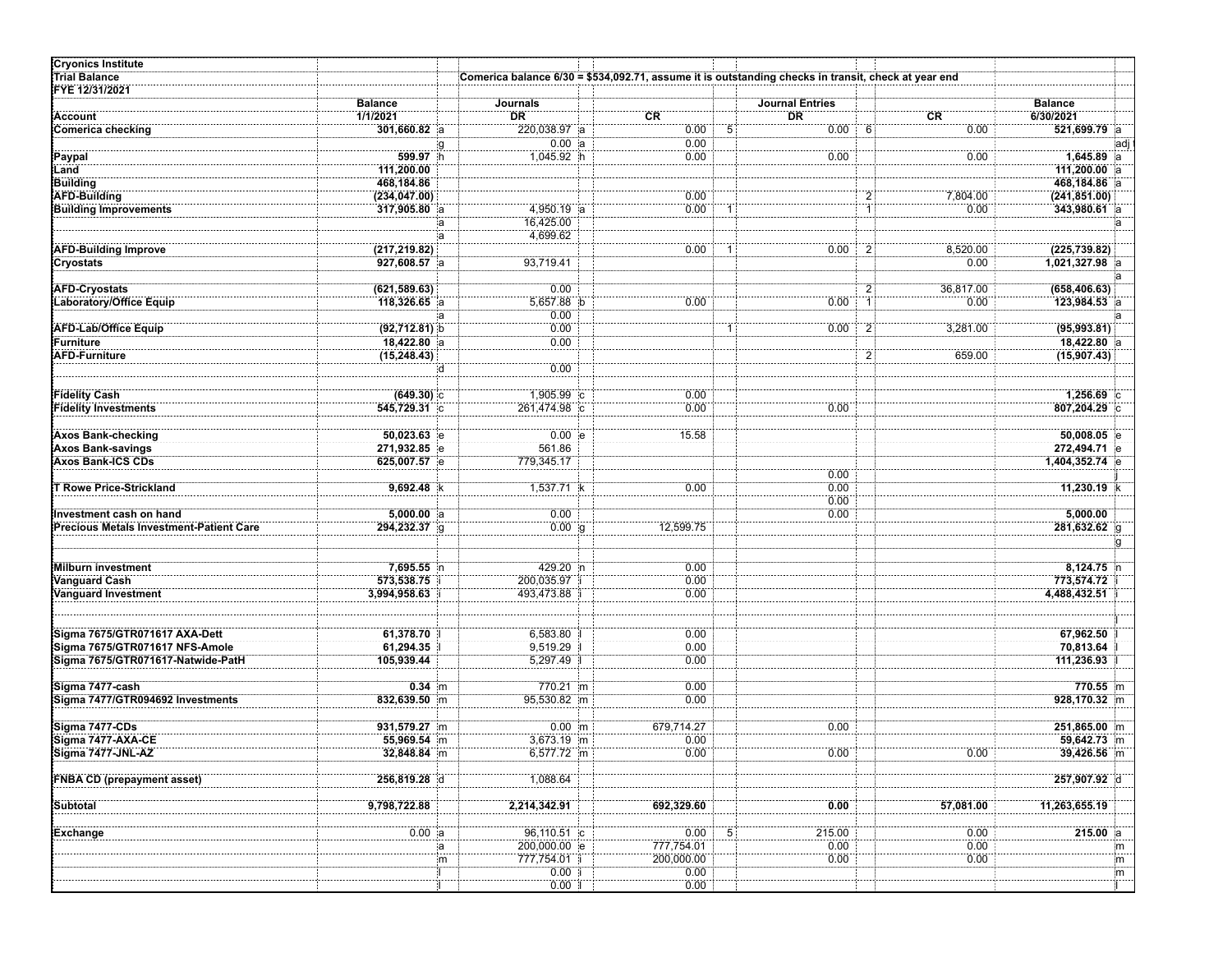|                                                        | $\mathsf{m}$       | $0.00$ m      | 96,110.51         |        | $ {\bf c} $    | 0.00      | $\overline{O}$      |
|--------------------------------------------------------|--------------------|---------------|-------------------|--------|----------------|-----------|---------------------|
|                                                        | a                  | $0.00$ ii     | 0.00              |        |                |           | $\overline{10}$     |
| <b>Prepaid contracts</b>                               | $(2,492,135.40)$ a | 0.00 b        | 151,827.83<br>- 6 | 0.00   | 5              | 214.90    | (2,644,178.13)      |
| <b>PPP Loan</b>                                        |                    | 37,500.00 b   | 0.00              |        |                |           | 0.00 b              |
|                                                        | $(37,500.00)$ a    | 0.00:b        | 0.00              |        |                |           | 0.00                |
| <b>Taxes Payable-Fed Corp Inc</b><br>Taxes Payable-MBT | 0.00 a<br>0.00     |               | 5 <sup>5</sup>    | 0.00   |                | 0.00      | 0.00                |
|                                                        |                    |               |                   |        |                |           |                     |
| <b>Taxes Payable-Fed Unemp</b>                         | $(26.00)$ a        | 126.00        |                   |        | $\overline{4}$ | 126.00    | $(26.00)$ a         |
| <b>Taxes Payable-Mich Unemp</b>                        | $0.00$ a           | 245.00        |                   |        | $\overline{4}$ | 245.00    | 0.00 a              |
|                                                        |                    |               |                   |        | 6              | 0.00      |                     |
| <b>Taxes Payable-SS/Medicare</b>                       | $0.00$ a           | 16,291.90 a   | 0.00              |        | $\overline{3}$ | 8,145.95  | $\overline{0.00}$ a |
|                                                        |                    |               |                   |        | $\overline{4}$ | 8,145.95  |                     |
| <b>Taxes Payable-Fed With</b>                          | 0.00 a             | $31,720.51$ a | 16,291.90         | 0.00   | $\overline{3}$ | 15,428.61 | $0.00$ a            |
| <b>Taxes Payable-Mich With</b>                         | $(2,065.68)$ a     | 4,481.89      | 0.00              | 0.00   | 3 <sup>1</sup> | 4,525.55  | $(2, 109.34)$ a     |
|                                                        |                    |               |                   | 0.00   |                |           |                     |
| <b>Contributed Capital</b>                             | $(5,903,342.52)$ h | $0.00$ b      | 81,828.11         |        | $\overline{5}$ | 0.00      | (6, 292, 813.75)    |
|                                                        |                    | ÷b            | 306,597.20        |        |                |           | ¦adj                |
|                                                        |                    | $0.00$ h      | 1,045.92          |        |                |           |                     |
|                                                        |                    |               |                   |        |                |           |                     |
|                                                        |                    |               |                   |        |                |           | ¦h                  |
| <b>Accumulated Balance</b>                             | (1,363,653.28)     | ¦b            | 37,500.00         |        |                |           | (1,401,153.28)      |
|                                                        |                    |               |                   |        |                |           |                     |
| <b>TOTAL</b>                                           | (0.00)             | 3,378,572.73  | 2,361,285.08      | 215.00 |                | 93,912.96 | 923,589.69          |
|                                                        |                    |               |                   |        |                | icheck    | 923,589.69          |
|                                                        |                    |               |                   |        |                |           |                     |
|                                                        |                    |               |                   | 0.00   |                |           |                     |
|                                                        |                    |               |                   | 0.00   |                |           |                     |
|                                                        |                    |               |                   | 0.00   |                |           |                     |
| <b>Cryonics Services</b>                               | 0.00 a             | $0.00$ b      | 354,980.92        | 0.00   | 5              | 0.10      | $(359,018.73)$ k    |
|                                                        |                    | $0.00$ b      | 2,500.00          |        |                |           | ¦a                  |
|                                                        | lk.                | 0.00 k        | 1,537.71          |        |                |           |                     |
|                                                        |                    |               |                   |        |                |           |                     |
|                                                        |                    | þ             | 0.00              |        |                |           |                     |
|                                                        |                    | ¦k            | 0.00              |        |                |           |                     |
|                                                        |                    | $\frac{b}{b}$ | 0.00              |        |                |           |                     |
| <b>Research Grants</b>                                 | 0.00               |               | 0.00              |        |                |           | 0.00                |
|                                                        |                    |               | 0.00              |        |                |           |                     |
| <b>Dividends</b>                                       | $\overline{0.00}$  | $\frac{1}{c}$ | 18,780.90         |        |                |           | (60, 194.64)        |
|                                                        |                    |               | 0.00              |        |                |           |                     |
|                                                        |                    | $\frac{e}{f}$ | 0.00              |        |                |           |                     |
|                                                        |                    |               | 33,431.30         |        |                |           |                     |
|                                                        |                    |               | 0.00              |        |                |           |                     |
|                                                        |                    |               | 7,982.44          |        |                |           |                     |
|                                                        |                    | im.           |                   |        |                |           |                     |
|                                                        |                    |               |                   |        |                |           |                     |
| Interest                                               | $0.00$ m           | $0.00$ c      | 657.47            |        |                |           | $(11,505.97)$ f     |
|                                                        |                    | $0.00$ d      | 1,088.64          |        |                |           | m                   |
|                                                        |                    | e             | 2,137.44          |        |                |           |                     |
|                                                        |                    |               | 0.00              |        |                |           |                     |
|                                                        |                    |               | 0.00              |        |                |           |                     |
|                                                        |                    | im i          | 7,622.42          |        |                |           |                     |
|                                                        |                    | im            | 0.00              | 0.00   |                |           |                     |
|                                                        |                    | :p            | 0.00              | 0.00   |                |           |                     |
|                                                        |                    |               |                   | 0.00   |                |           |                     |
| <b>Tax-exempt interest</b>                             |                    |               | 0.00              | 0.00   |                |           | 0.00                |
|                                                        |                    | <u>¦о</u>     |                   |        |                |           |                     |
| Loss/(Gain) on sale of assets                          |                    |               |                   | 0.00   |                |           | $\overline{0.00}$   |
| Bequests-taxable                                       |                    |               |                   |        |                |           | 0.00                |
| Long Term Capital Loss/Gain                            | 0.00               | ÷С            | 92.63             | 0.00   |                |           | $(92.63)$ m         |
|                                                        |                    |               | 0.00              | 0.00   |                |           |                     |
|                                                        |                    |               |                   |        |                |           |                     |
| Loss/(Gain) on Investments                             | $ {\bf c} $        | $0.00$ c      | 250, 174.44       | 0.00   |                |           | $(812, 359.33)$ c   |
|                                                        | g                  | 12,599.75     | 0.00              |        |                |           |                     |
|                                                        |                    | $0.00$ in     | 429.20            | 0.00   |                |           | .g                  |
|                                                        |                    | $0.00$ i      | 460,078.55        |        |                |           | л                   |
|                                                        |                    |               |                   |        |                |           |                     |
|                                                        | ∤n                 | 0.00 k        | 0.00              |        |                |           | m                   |
|                                                        |                    | Ш.            | 21,400.58         |        |                |           | $\frac{1}{n}$       |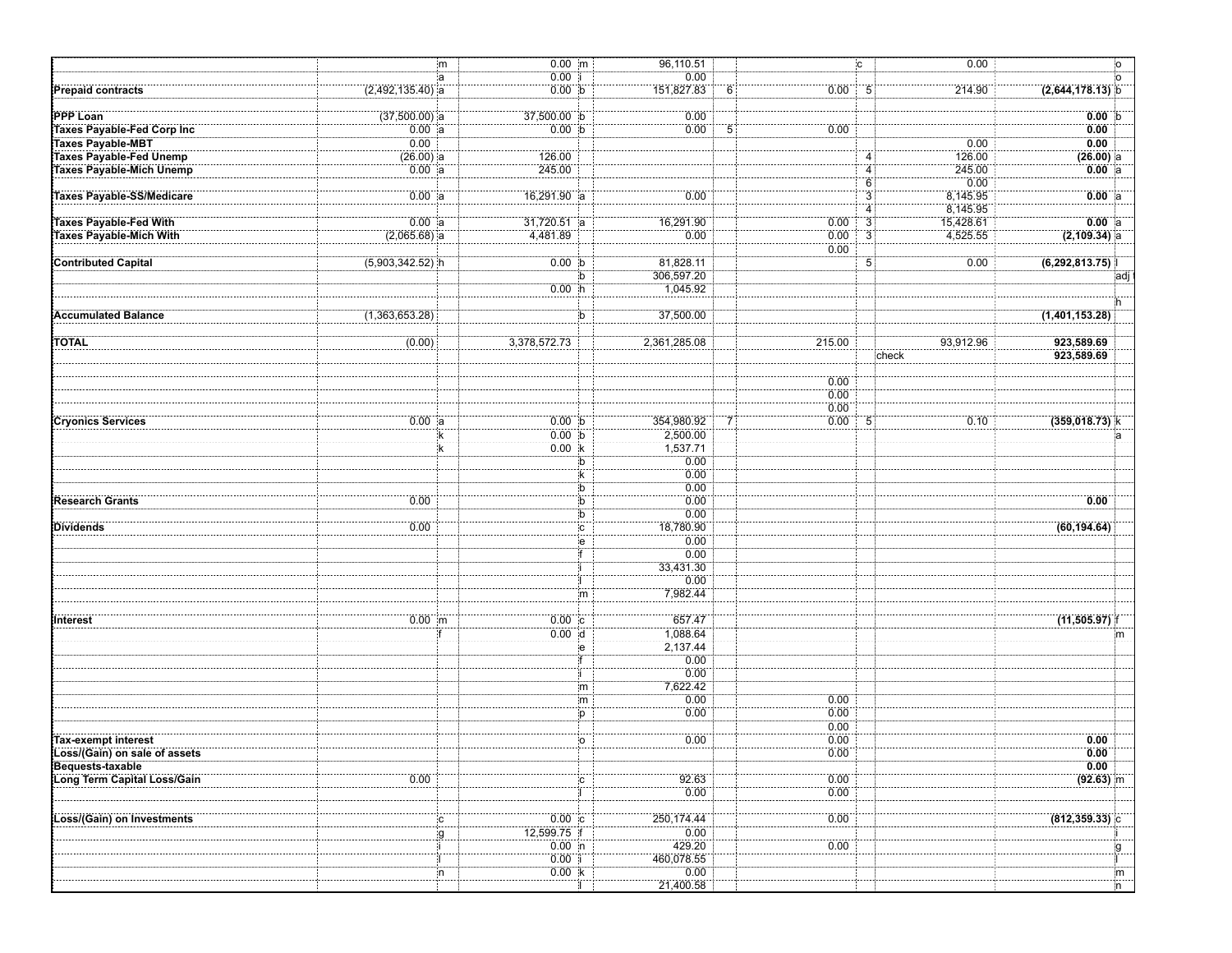|                                       |          | m              | $0.00$ ; m ;           | 92,876.31    |                |           |                  |           |                | $\overline{\mathbf{k}}$ |
|---------------------------------------|----------|----------------|------------------------|--------------|----------------|-----------|------------------|-----------|----------------|-------------------------|
|                                       |          |                |                        |              |                |           |                  |           |                |                         |
| <b>Total Revenues</b>                 | 0.00     |                | 12,599.75              | 1,255,770.95 |                | 0.00      |                  | 0.10      | (1,243,171.30) |                         |
| Advertising                           | $0.00$ a |                | $0.00$ a               | 290.08       |                |           |                  |           | $(290.08)$ a   |                         |
| <b>Bank Charges</b>                   | 0.00 a   |                | 5,025.88 ie            | 0.00         |                |           | $\overline{7}$   | 0.00      | 10,057.33 a    |                         |
|                                       |          | $\overline{c}$ | 5,031.45               |              |                |           |                  |           |                | $\overline{c}$          |
|                                       |          | m              | 0.00                   |              |                |           |                  |           |                | ίk                      |
|                                       |          |                | 0.00                   |              |                |           |                  |           |                |                         |
| Cryogens                              | 0.00 a   |                | 29,617.14 p            | 0.00         | - 6            | 0.00      | 6                | 0.00      | 29,617.14 a    |                         |
| <b>Cryonics Services and Supplies</b> | $0.00$ a |                | 5,659.98 b             | $0.00$ b     |                |           | 6                | 0.00      | 34,446.90 a    |                         |
|                                       |          | Ιa             | 28,786.92              |              |                |           |                  |           |                | ۱a                      |
|                                       |          | $\overline{a}$ | 0.00                   |              |                |           |                  |           |                |                         |
| Depreciation/Amortization             | 0.00     |                | 0.00                   | 0.00         | $\overline{2}$ | 57,081.00 |                  | 0.00      | 57,081.00      |                         |
| Dues                                  | 0.00 a   |                | 0.00                   |              |                |           |                  |           | $0.00$ a       |                         |
| <b>Facility supplies and services</b> |          | a              | 0.00<br>0.00           |              |                |           | - 6<br>6         | 0.00      | 0.00 a         |                         |
|                                       |          | $\overline{a}$ |                        |              |                |           |                  |           |                | ļa                      |
| Insurance-Employee                    | 0.00 a   |                | 8,687.30 b             | 0.00         |                |           |                  |           | 8,687.30 a     |                         |
|                                       |          | $\mathsf{a}$   | 0.00:b                 | 0.00         |                |           |                  |           |                |                         |
| <b>Insurance-General</b>              | 0.00 a   |                | 7,450.43               | 0.00         |                |           |                  |           | $7,450.43$ a   |                         |
| Interest expense                      | $0.00$ c |                | 4.73 b                 | 0.00         |                |           |                  |           | 4.73 ic        |                         |
| <b>Legal and Professional</b>         | 0.00 a   |                | 1,220.00 b             | 0.00         |                |           |                  |           | $6,620.00$ a   |                         |
| <b>Maintenance and Repair</b>         | 0.00 a   | Ιa             | 5,400.00<br>5,055.47 a | 0.00         |                |           |                  |           | $5,055.47$ a   |                         |
|                                       |          |                | 0.00                   |              |                |           |                  |           |                | ìа                      |
|                                       |          | $\frac{a}{a}$  | 0.00                   |              |                |           |                  |           |                |                         |
| <b>Office Supplies and Services</b>   | $0.00$ a |                | 5,591.26 a             | 0.00         | 6              | 0.00      | 6                | 0.00      | $5,591.26$ a   |                         |
|                                       |          | $\overline{a}$ | 0.00                   |              |                |           |                  |           |                | la                      |
|                                       |          | a              | 0.00                   |              |                |           |                  |           |                |                         |
| Penalty                               | 0.00 a   |                | 0.00                   |              |                |           |                  |           | 0.00 a         |                         |
| Pension                               | 0.00 a   |                | 6,300.00               |              |                |           | $6 \overline{6}$ | 0.00      | 6,300.00 a     |                         |
| <b>Research and Development</b>       | 0.00 a   |                | 0.00                   | 0.00         | 6              | 0.00      |                  |           | 0.00 a         |                         |
|                                       |          | a              | 0.00                   |              |                |           |                  |           |                |                         |
| <b>Salaries and Wages</b>             | 0.00 a   |                | 78,381.14              | 0.00         | 3              | 28,100.11 |                  | 0.00      | 106,481.25 a   |                         |
|                                       | 0.00 a   |                | 0.00                   |              | 6              | 0.00      |                  |           |                |                         |
| Services-administrative               | 0.00 a   |                | 19,380.00<br>100.00    |              |                |           |                  |           | 19,380.00 a    |                         |
| Taxes-General                         | $0.00$ a |                |                        |              |                |           |                  |           | $100.00$ a     | įа                      |
| <b>Taxes-Payroll</b>                  | 0.00     |                |                        |              | 4              | 8,516.95  | $\overline{3}$   | 0.00      | 8,516.95       |                         |
| <b>Taxes-Michigan Corp Income</b>     | 0.00 a   |                | 1,068.00 a             | 0.00         | 3              | 0.00      |                  |           | $1,068.00$ a   |                         |
|                                       |          |                |                        |              |                |           |                  |           |                |                         |
| <b>Telephone</b>                      | 0.00 a   |                | 2,608.23               |              |                |           |                  |           | 2,608.23 a     |                         |
|                                       |          | a              | 0.00                   |              |                |           |                  |           |                |                         |
| <b>Travel</b>                         | 0.00 a   | a              | $0.00$ b<br>0.00       | 0.62         |                |           |                  |           | (0.62) a       |                         |
| <b>Utilities</b>                      | $0.00$ a |                | 9,518.03               |              |                |           |                  |           | $9,518.03$ a   |                         |
|                                       |          |                |                        |              |                |           |                  |           |                |                         |
| <b>Federal Corporate Income Tax</b>   | $0.00$ a |                | 0.00 b                 | 0.00         |                |           | $\overline{5}$   | 0.00      | 1,288.29 a     |                         |
|                                       |          | C              | 1,288.29               |              |                |           |                  |           |                | ١c                      |
|                                       |          |                |                        |              |                |           |                  |           |                |                         |
|                                       | 0.00     |                |                        | 290.70       |                |           |                  | 0.00      | 319,581.61     |                         |
| <b>TOTAL EXPENSES</b>                 |          |                | 226,174.25             |              |                | 93,698.06 |                  |           |                |                         |
| <b>NET</b>                            | 0.00     |                | 238,774.00             | 1,256,061.65 |                | 93,698.06 |                  | 0.10      | (923, 589.69)  |                         |
|                                       |          |                |                        |              |                |           |                  |           |                |                         |
| <b>Balance</b>                        | (0.00)   |                | 3,617,346.73           | 3,617,346.73 |                | 93,913.06 |                  | 93,913.06 | 0.00           |                         |
|                                       |          |                |                        |              |                |           |                  |           |                |                         |
|                                       |          |                |                        | 0.00         |                |           |                  | 0.00      |                |                         |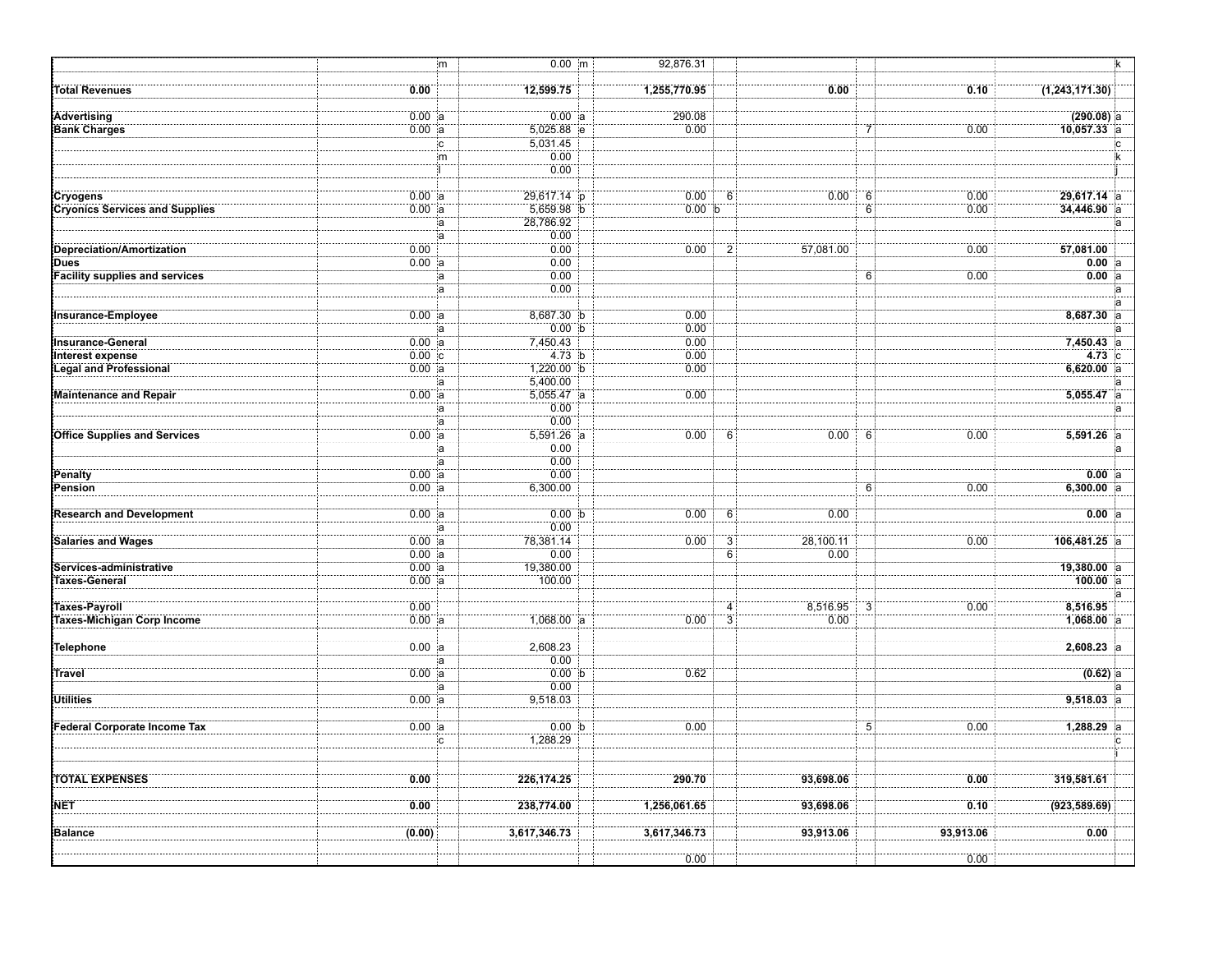| Journals                   |    |               |                 | <b>Journal Entries</b> |                |            | <b>Balance</b> |
|----------------------------|----|---------------|-----------------|------------------------|----------------|------------|----------------|
| <b>DR</b>                  |    | <b>CR</b>     |                 | DR                     |                | <b>CR</b>  | 12/31/2021     |
| $0.00$ b/a                 |    | 31,917.46     | $6\phantom{1}6$ | 0.00                   | 6              | 0.00       | 551,850.92     |
| 62,068.59 g                |    | 0.00          |                 |                        |                |            |                |
| 1,300.00 h                 |    | 771.54 h      |                 | 0.00 h                 |                | 0.00       | 2,174.35       |
| 0.00                       |    |               |                 |                        |                |            | 111,200.00     |
| 0.00                       |    |               |                 |                        |                |            | 468,184.86     |
|                            |    | 0.00          |                 |                        | $\overline{2}$ | 7,803.00   | (249, 654.00)  |
| 21,200.00 b/a<br>89,500.00 |    | 0.00          |                 |                        | $\overline{1}$ | 0.00       | 454,680.61     |
|                            |    |               |                 |                        |                |            |                |
|                            |    | 0.00          |                 |                        |                |            |                |
|                            |    |               | 1               | 0.00                   | $\overline{2}$ | 14,055.00  | (239, 794.82)  |
| 76,351.92 a<br>0.00        |    |               |                 |                        |                | 0.00       | 1,097,679.90   |
|                            |    |               |                 |                        | $\overline{2}$ | 42,271.86  | (700,678.49)   |
| 0.00                       |    |               |                 |                        | Ŧ              | 0.00       | 123,984.53     |
| 0.00                       |    |               |                 |                        |                |            |                |
|                            |    |               | 1               | 0.00                   | $\overline{2}$ | 3,281.00   | (99, 274.81)   |
| 0.00                       |    |               |                 |                        | Ï              | 0.00       | 18,422.80      |
|                            |    |               | '11             | 0.00                   | $\overline{2}$ | 659.37     | (16, 566.80)   |
|                            |    |               |                 |                        |                |            |                |
| 40,715.45 c                |    | 0.00          |                 |                        |                |            | 41,972.14      |
| 109,622.24 c               |    | 0.00          |                 |                        |                |            | 916,826.53     |
|                            |    |               |                 |                        |                |            |                |
| 0.28                       |    |               |                 |                        |                |            | 50,008.33      |
| 274.87                     |    |               |                 |                        |                |            | 272,769.58     |
| 202,755.23                 |    |               |                 |                        |                |            | 1,607,107.97   |
| 0.00                       |    |               |                 |                        |                |            |                |
| $0.00$ k                   |    | 1,005.50      |                 |                        |                | 0.00       | 10,224.69      |
|                            |    |               |                 |                        |                | 0.00       |                |
|                            |    |               |                 |                        |                | 0.00       | 5,000.00       |
| 0.00                       |    | 7,662.42      | ۱g              | 0.00                   |                |            | 273,970.20     |
| 0.00                       |    |               |                 |                        |                |            |                |
|                            |    |               |                 |                        |                |            |                |
| 0.00 in                    |    | 451.94        |                 |                        |                |            | 7,672.81       |
| $0.00$ i                   |    | 391,401.02    |                 |                        |                |            | 382,173.70     |
| 959,905.05 i               |    | 0.00          |                 |                        |                |            | 5,448,337.56   |
|                            |    |               |                 |                        |                |            |                |
| 0.00                       |    |               |                 |                        |                |            |                |
| 3,724.70                   |    | 0.00          |                 |                        |                |            | 71,687.20      |
| $0.00$                     |    | 70,813.64     |                 |                        |                |            | 0.00           |
| 0.00                       |    | 15,166.20     |                 |                        |                |            | 96,070.73      |
|                            |    |               |                 |                        |                |            |                |
| $0.00$ m                   |    | 770.13        |                 |                        |                |            | 0.42           |
| $0.00$ m                   |    | 214,628.72    |                 |                        |                |            | 713,541.60     |
|                            | ¦m | 0.00          |                 |                        |                |            |                |
| $0.00$ m                   |    | 251,865.00    |                 |                        |                |            | 0.00           |
| 1,970.20 m                 |    | 0.00          |                 |                        |                |            | 61,612.93      |
| $1.999.14 \, m$            |    | $0.00$ m      |                 | 0.00                   |                |            | 41,425.70      |
| 984.19                     |    | 0.00          |                 |                        |                |            | 258,892.11     |
| 1,572,371.86               |    | 986,453.57    |                 | 0.00                   |                | 68,070.23  | 11,781,503.25  |
|                            |    |               |                 |                        |                |            |                |
| 255,462.46 b               |    | 24,192.09     | 5               | 0.00                   | 5              | 134,881.99 | 9,250.00       |
| 33,232.09 c                |    | 95,462.46     | 6               | 134,876.99             |                | 0.00       |                |
| 17,528.41 <b>C</b>         |    | $17,528.41$ b |                 | 0.00                   |                | 0.00       |                |
| 201,964.57 b               |    | 0.00          |                 | 0.00                   |                | 0.00       |                |
| 0.00 e                     |    | 201,964.57    |                 | 0.00                   |                | 0.00       |                |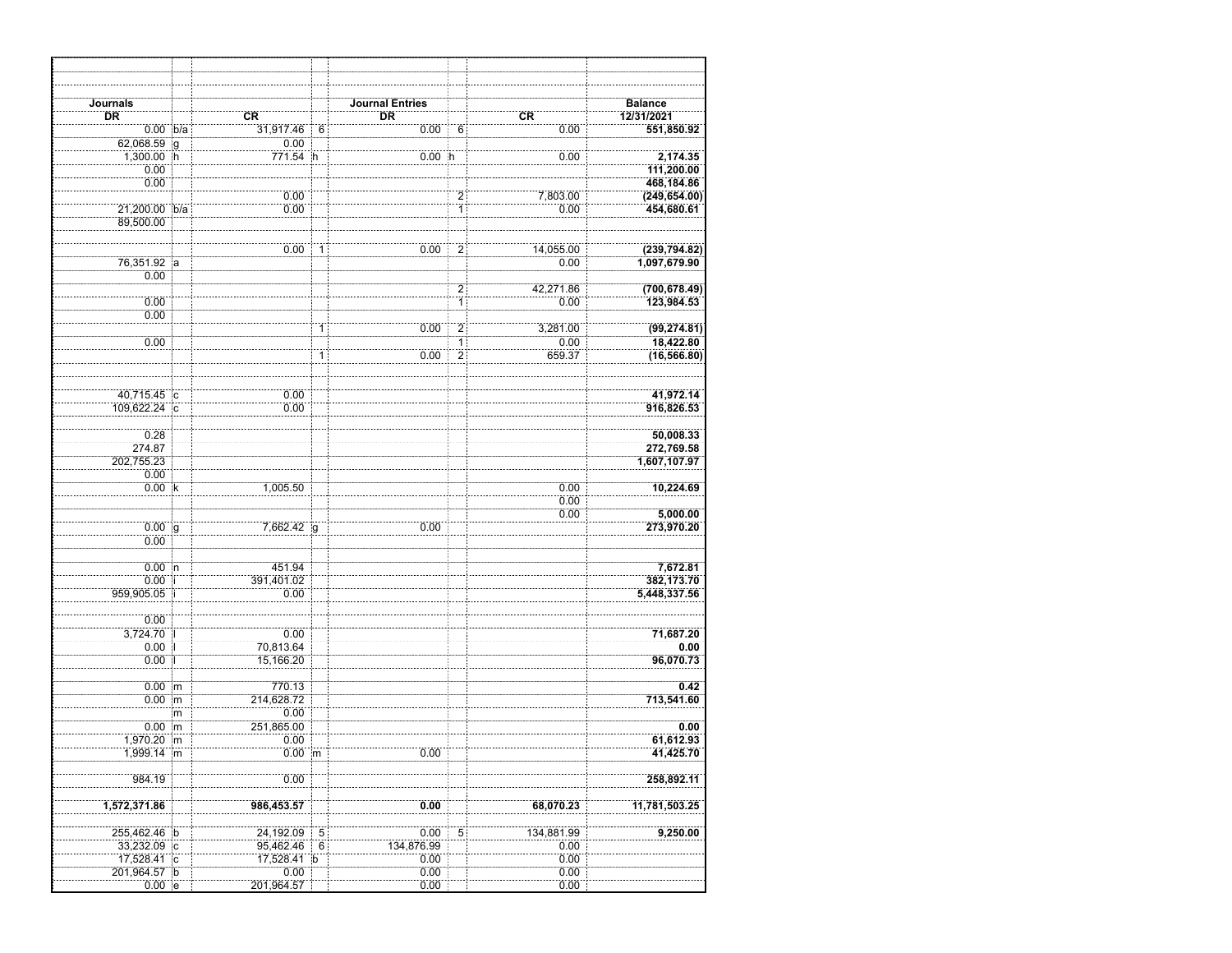| $0.00$ i                   |                         | 160,000.00   |                |            |                |            |                  |
|----------------------------|-------------------------|--------------|----------------|------------|----------------|------------|------------------|
| $0.00$ j                   |                         | 0.00         |                |            |                |            |                  |
| $0.00$ b                   |                         | 211,279.90   | 5              | 134,881.99 | 5              | 0.00       | (2,720,576.04)   |
|                            |                         |              |                |            |                |            |                  |
| 0.00                       |                         |              |                |            |                |            | 0.00             |
| $0.00$ a                   |                         | 0.00         |                |            |                | 0.00       | 0.00             |
|                            |                         |              |                |            |                |            | 0.00             |
| 0.00                       |                         |              | $\overline{4}$ | 0.00       | 4              | 0.00       | (26.00)          |
| 0.00 a                     |                         |              |                |            | $\overline{4}$ | 0.00       | 0.00             |
|                            |                         |              |                |            |                |            |                  |
| 15,765.06 a                |                         | 0.00         | $\overline{4}$ | 0.00       | $\overline{3}$ | 7,882.53   | 0.00             |
|                            |                         |              |                |            | $\overline{4}$ | 7,882.53   |                  |
| 14,272.64 a                |                         | 179.73       |                |            | $\dddot{3}$    | 14,092.91  | 0.00             |
| 4,242.16 a                 |                         |              |                |            | $\overline{3}$ | 4,379.23   | (2, 246.41)      |
|                            |                         |              |                | 0.00       | $\overline{6}$ | 0.00       |                  |
| 95,462.46 b                |                         | 85,776.48 h  |                | 0.00       | 6              | 134,876.99 | (6, 289, 869.32) |
| 136,711.51 b               |                         | 9,347.61     |                |            |                |            |                  |
|                            | :g                      | 0.00         |                |            |                |            |                  |
| 771.54 h                   |                         | 0.00         |                |            |                |            |                  |
| 0.00                       |                         | 0.00         |                | 0.00       |                | 0.00       | (1,401,153.28)   |
|                            |                         |              |                |            |                |            |                  |
| 2,347,784.76               |                         | 1,792,184.82 |                | 269,758.98 |                | 372,066.41 | 1,376,882.20     |
|                            |                         |              |                |            |                | check      | 1,376,882.20     |
|                            |                         |              |                |            |                |            |                  |
|                            |                         |              |                |            |                |            |                  |
|                            |                         |              |                |            |                |            |                  |
|                            |                         |              |                |            |                |            |                  |
|                            |                         |              |                |            |                |            |                  |
| $1,005.50$ b               |                         | 267,481.10   | $\overline{6}$ | 0.00       | $\overline{5}$ | 0.00       | (625, 494.33)    |
| 0.00 b                     |                         | 0.00         |                |            |                |            |                  |
|                            | :b                      | 0.00         |                |            |                |            |                  |
|                            | $\overline{\mathbf{k}}$ | 0.00         |                |            |                |            |                  |
|                            | ΪK                      | 0.00         |                |            |                |            |                  |
|                            |                         | 0.00         |                |            |                |            |                  |
|                            | ۱b:                     | 0.00         |                |            |                |            | 0.00             |
|                            | :b                      | 0.00         |                |            |                |            |                  |
|                            | ¦c                      | 17,519.35 e  |                |            |                |            | (148, 654.95)    |
|                            |                         | 58,954.47 g  |                |            |                |            |                  |
| ji.<br>Ji                  |                         | $0.00$ f     |                |            |                |            |                  |
|                            | ij.                     | 0.00         |                |            |                |            |                  |
|                            | ξm                      | 11,986.49    |                |            |                |            |                  |
|                            |                         |              |                |            |                |            |                  |
|                            |                         |              |                |            |                |            |                  |
| 0.00 if                    |                         | 0.00         |                |            |                |            | (16, 102.81)     |
| $0.00$ $c$                 |                         | 593.41       |                |            |                |            |                  |
|                            | d                       | 984.19       |                |            |                |            |                  |
|                            | ÷е                      | 1,065.81     |                |            |                |            |                  |
|                            | jc.                     | 0.00         |                |            |                |            |                  |
| Ţ                          |                         | 0.00         |                |            |                |            |                  |
| Ţ                          |                         | 0.00         |                |            |                |            |                  |
|                            | ÷m                      | 1,953.43     |                |            |                |            |                  |
|                            | ∶m                      | 0.00         |                |            |                |            |                  |
|                            |                         | 0.00         |                |            |                |            | 0.00             |
| ì.                         |                         | $0.00$ 1     |                | 0.00       |                |            | 0.00             |
|                            |                         |              |                |            |                |            | (282, 978.48)    |
| $\frac{b}{0.00}$           |                         | 282,978.48   |                |            |                |            | (6, 188.86)      |
|                            |                         | 956.41       |                |            |                |            |                  |
|                            | $\frac{1}{m}$           | 5,139.82     |                |            |                |            |                  |
|                            |                         | 0.00         |                |            |                |            |                  |
| $0.00$ $c$                 |                         | 23,448.82 d  |                |            |                |            | (963, 169.26)    |
| $0.00$ g                   |                         | 0.00         |                |            |                |            |                  |
| 7,662.42                   |                         | 346,777.51 f |                |            |                |            |                  |
| 0.00                       |                         | 13,207.32 g  |                | $0.00$ g   |                | 0.00       |                  |
| 224,509.36 im<br>451.94 in |                         | 0.00         |                |            |                |            |                  |
|                            |                         | 0.00         |                |            |                |            |                  |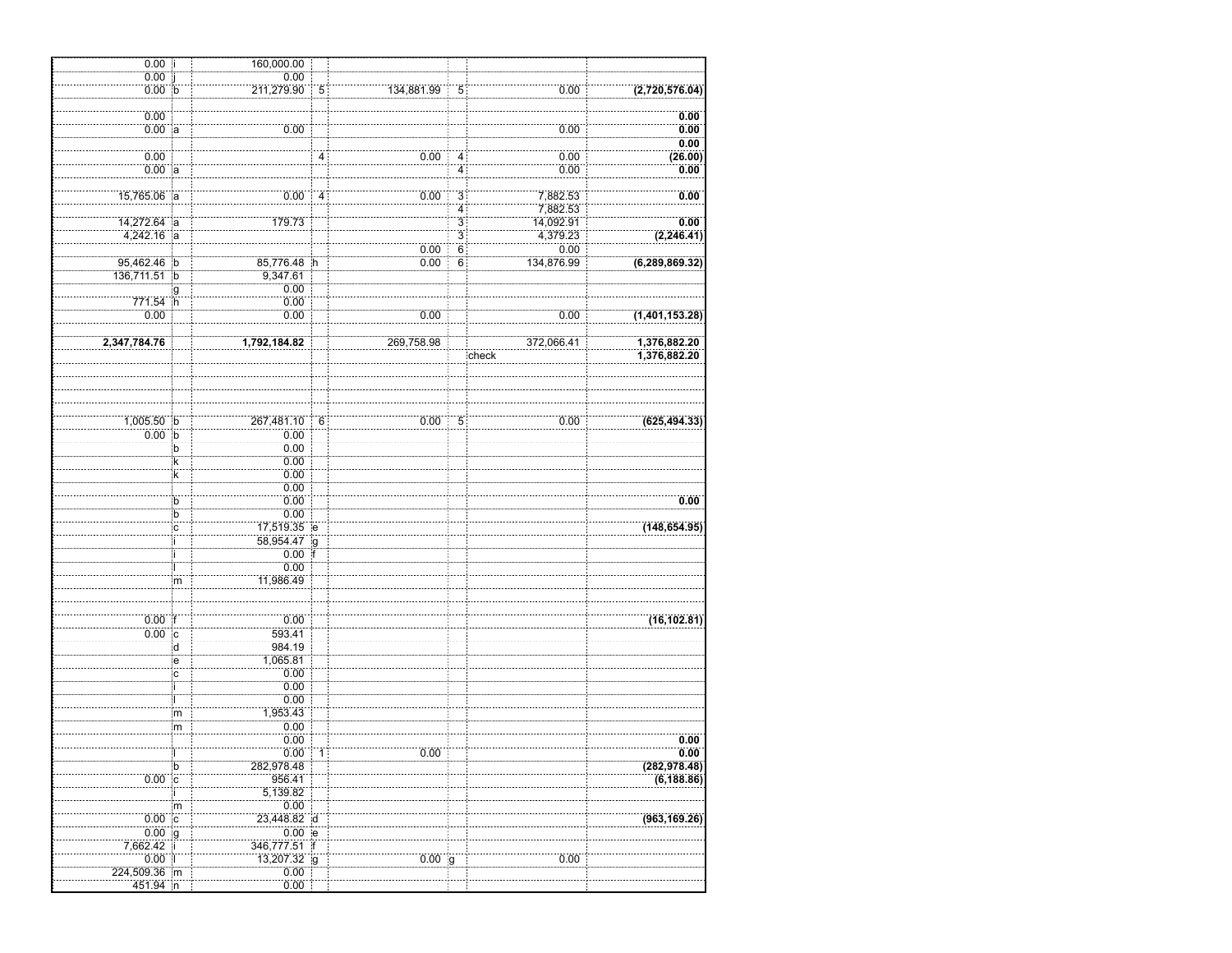| $0.00$ m     | 0.00              |                |            |                |            |                   |
|--------------|-------------------|----------------|------------|----------------|------------|-------------------|
| ξ'n.         | 0.00              |                |            |                |            |                   |
| 233,629.22   | 1,033,046.61      |                | 0.00       |                | 0.00       | (2,042,588.69)    |
| 823.95       |                   |                |            |                |            | 533.87            |
| 5,307.02 a   | 0.00              |                |            |                | 0.00       | 21,653.77         |
| $6,289.42$ e |                   |                |            |                |            |                   |
|              |                   |                |            |                |            |                   |
| 0.00:b       |                   |                |            |                |            |                   |
| 0.00         |                   |                |            |                |            |                   |
| 36,774.07 a  |                   | $\overline{6}$ | 0.00       |                |            | 66,391.21         |
| 16,268.42 a  |                   |                |            |                |            | 50,715.22         |
| 0.00         | 0.10              |                |            |                |            |                   |
|              |                   |                |            |                |            |                   |
| 0.00         | 0.00              | $\overline{2}$ | 68,070.23  | $\overline{2}$ | 0.00       | 125, 151.23       |
| 0.00         |                   |                |            |                |            | 0.00              |
| 2,454.39 a   | 0.00              |                |            |                |            | 2,454.39          |
| 0.00         |                   |                |            |                |            |                   |
| 0.00         |                   |                |            |                |            |                   |
| 7,753.24 a   | $\overline{0.00}$ |                |            |                |            | 16,440.54         |
| 0.00         |                   |                |            |                |            |                   |
| 8,165.05     | 0.00              |                |            |                |            | 15,615.48         |
| $20.05$ a    |                   |                | 0.00       |                |            |                   |
|              |                   | 6              |            |                |            | 24.78<br>6,670.00 |
| $50.00$ a    |                   |                |            |                |            |                   |
| 0.00         |                   |                |            |                |            |                   |
| 6,634.96 a   |                   |                |            |                |            | 11,690.43         |
| 0.00         |                   |                |            |                |            |                   |
| $4,632.95$ a | $0.00$ b          |                |            |                |            | 10,224.21         |
| 0.00         |                   |                |            |                |            |                   |
|              |                   |                |            |                |            |                   |
| 0.00         |                   | 6              | 0.00       |                |            | 0.00              |
| 6,646.25 a   |                   | 6              | 0.00       |                |            | 12,946.25         |
|              |                   |                |            |                |            |                   |
| $210.99$ a   | $0.00$ b          |                |            |                |            | 210.99            |
|              |                   |                |            |                |            |                   |
| 76,682.83 a  |                   | $\overline{3}$ | 26,354.67  |                |            | 209,518.75        |
|              |                   | $\overline{6}$ | 0.00<br>Î  | $\overline{6}$ | 0.00       |                   |
| 19,380.00    |                   |                |            |                |            | 38,760.00         |
| 20,194.01 a  |                   |                |            |                |            | 20,294.01         |
|              |                   |                |            |                |            |                   |
| 0.00         | 0.00              |                | 7,882.53   |                | 0.00       | 16,399.48         |
| ¦a           |                   | $\overline{4}$ |            |                |            |                   |
| $1,240.00$ a | 0.00              | $\overline{3}$ | 0.00       |                |            | 2,308.00          |
| 2,337.60 a   |                   |                |            |                |            | 4,945.83          |
|              |                   |                |            |                |            |                   |
| 3,403.12     |                   |                |            |                |            | 3,402.50          |
| 0.00         |                   |                |            |                |            |                   |
| 7,328.84 a   |                   |                |            |                |            | 16,846.87         |
|              |                   |                |            |                |            |                   |
| 10,000.00 c  | 1,147.38          |                | 0.00       |                | 0.00       | 12,508.68         |
| 0.00         |                   |                |            |                |            |                   |
| 2,367.77     |                   |                |            |                |            |                   |
| 244,964.93   | 1,147.48          |                | 102,307.43 |                | 0.00       | 665,706.49        |
| 478,594.15   | 1,034,194.09      |                | 102,307.43 |                | 0.00       | (1,376,882.20)    |
|              |                   |                |            |                |            |                   |
| 2,826,378.91 | 2,826,378.91      |                | 372,066.41 |                | 372,066.41 | (0.00)            |
| 0.00         |                   |                | 0.00       |                |            |                   |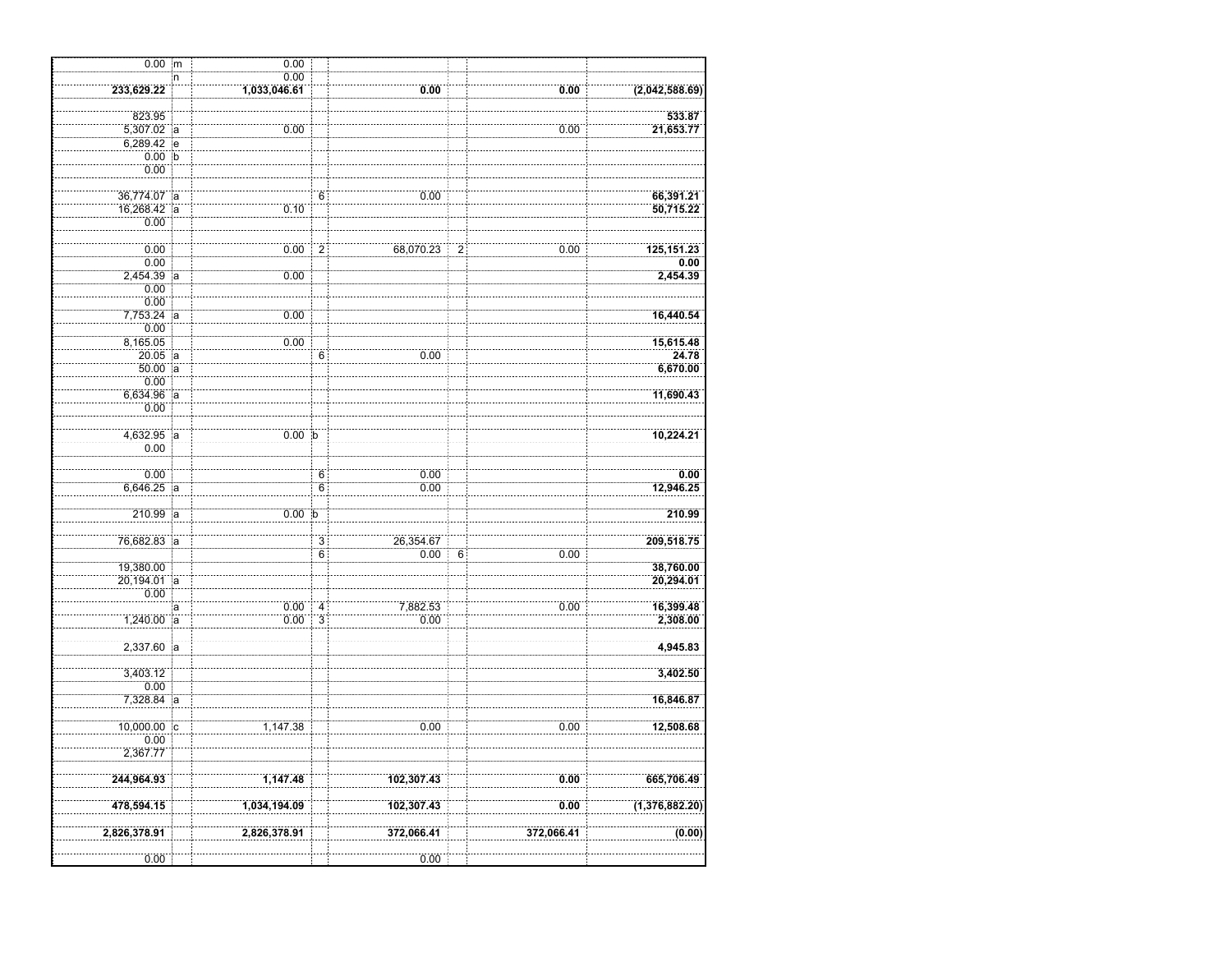| <b>Cryonics Institute</b>                                                                            |                |           |                 |            |
|------------------------------------------------------------------------------------------------------|----------------|-----------|-----------------|------------|
| <b>Journal Entries</b>                                                                               | 1/1/20-6/30/21 |           | 7/1/20-12/31/21 |            |
| FYE 12/31/2021                                                                                       | <b>DR</b>      | <b>CR</b> |                 |            |
| 1 AFD-Lab Equipment                                                                                  | 0.00           |           | 0.00            |            |
| <b>AFD-Building Improv</b>                                                                           | 0.00           |           | 0.00            |            |
| AFD-Furn                                                                                             |                |           | 0.00            |            |
| Lab Equipment                                                                                        |                | 0.00      |                 | 0.00       |
| <b>Building Improvements</b>                                                                         |                | 0.00      |                 | 0.00       |
| Furniture                                                                                            |                |           |                 | 0.00       |
| Loss on sale of assets                                                                               |                |           | 0.00            |            |
| To write off scrapped equipment                                                                      |                |           |                 |            |
|                                                                                                      |                |           |                 |            |
| 2 Depreciation/Amortization                                                                          | 57,081.00      |           | 68,070.23       |            |
| AFD-Building                                                                                         |                | 7,804.00  |                 | 7,803.00   |
| AFD-Building Improv                                                                                  |                | 8,520.00  |                 | 14,055.00  |
| AFD-Cryostats                                                                                        |                | 36,817.00 |                 | 42,271.86  |
| AFD-Lab/Off Equip                                                                                    |                | 3,281.00  |                 | 3,281.00   |
| AFD-Furniture                                                                                        |                | 659.00    |                 | 659.37     |
| To record depreciation/amortization for fiscal year                                                  |                |           |                 |            |
|                                                                                                      |                |           |                 |            |
| 3 Salaries and Wages                                                                                 | 28,100.11      |           | 26,354.67       |            |
| Taxes Payable-SS+Mcare                                                                               |                | 8,145.95  |                 | 7,882.53   |
| Taxes Payable-Fed                                                                                    |                | 15,428.61 |                 | 14,092.91  |
| Taxes Payable-Mich                                                                                   |                | 4,525.55  |                 | 4,379.23   |
| <b>Taxes Payroll</b>                                                                                 | 0.00           | 0.00      | 0.00            | 0.00       |
| To gross up new payroll for fiscal year                                                              |                |           |                 |            |
|                                                                                                      |                |           |                 |            |
| 4 Taxes-Payroll                                                                                      | 8,516.95       |           | 7,882.53        | 0.00       |
| Taxes Payable-SS                                                                                     |                | 8,145.95  | 0.00            | 7,882.53   |
| Taxes Payable-M Un                                                                                   |                | 245.00    |                 | 0.00       |
| Taxes Payable-F Un                                                                                   |                | 126.00    | 0.00            | 0.00       |
| To record payroll taxes for fiscal year                                                              |                |           |                 |            |
|                                                                                                      |                |           |                 |            |
|                                                                                                      |                |           |                 |            |
| 5 Contract Prepayments                                                                               | 0.00           | 214.90    | 134,881.99      | 0.00       |
| exchange                                                                                             | 215.00         | 0.00      |                 | 134,881.99 |
| Cryonics Income                                                                                      | 0.00           | 0.10      | 0.00            | 0.00       |
| Reclassify prepayments applied to services                                                           |                |           |                 |            |
|                                                                                                      |                |           |                 |            |
| 6 Exchange                                                                                           |                |           | 134,876.99      |            |
| Contributed capital                                                                                  |                |           |                 | 134,876.99 |
| To adjust exchange to \$9,250.00 transfer from Sigma 12/29 not deposited in Comerica<br>until 1/7/22 |                |           |                 |            |
|                                                                                                      | 93,913.06      | 93,913.06 | 372,066.41      | 372,066.41 |
|                                                                                                      |                |           |                 |            |
| check                                                                                                | 0.00           |           | 0.00            |            |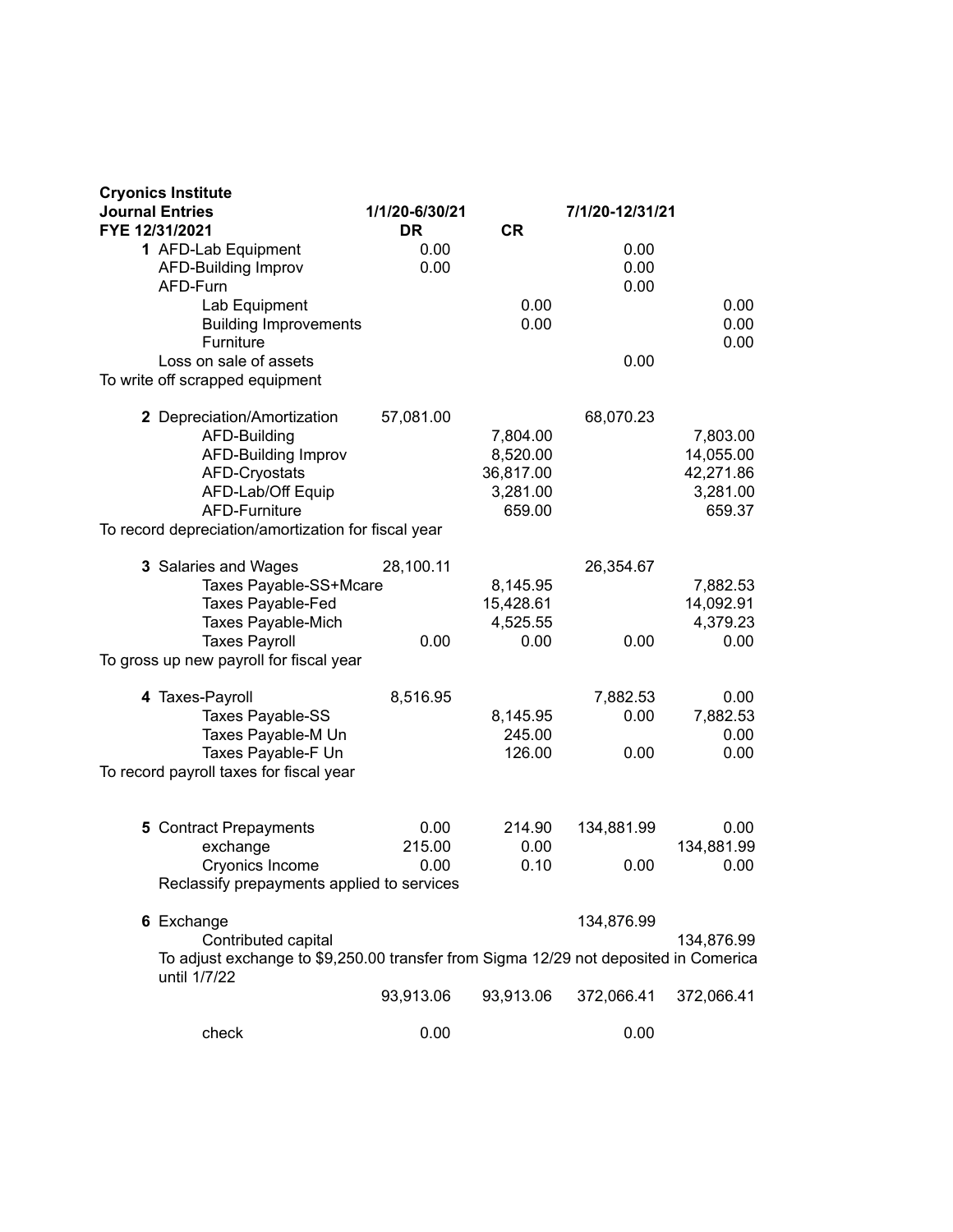## **Cryonics Institute Depreciation and Amortization Schedule FYE 12/31/2021**

| FYE 12/31/2021<br>All straight line depreciation<br>Category  | Acquired                | Life           | Begin                                  | <b>ASSETS</b><br>Adds    | <b>Delete</b> | End                                    | Begin                                 | <b>AFD</b><br>Deprec              | Adjust       | End                                   |
|---------------------------------------------------------------|-------------------------|----------------|----------------------------------------|--------------------------|---------------|----------------------------------------|---------------------------------------|-----------------------------------|--------------|---------------------------------------|
| <b>Land 24355</b>                                             | 8/94                    | permanent      | 62,500.00                              |                          |               | 62,500.00                              | 0.00                                  | 0.00                              |              | 0.00                                  |
| 24291 10/17                                                   |                         | permanent      | 48.700.00<br>111,200.00                | 0.00                     | 0.00          | 48,700.00<br>111,200.00                | 0.00<br>0.00                          | 0.00<br>0.00                      | 0.00         | 0.00<br>0.00                          |
| Building 24355<br>24291 10/17                                 | 8/94                    | 30 Yr<br>30 Yr | 236,596.36<br>231,588.50<br>468,184.86 | 0.00                     | 0.00          | 236,596.36<br>231,588.50<br>468,184.86 | 207,027.00<br>27,020.00<br>234,047.00 | 7,887.00<br>7,720.00<br>15,607.00 | 0.00         | 214,914.00<br>34.740.00<br>249,654.00 |
| Bldg Imp 24355 94-5<br>Plbg/int fence                         | $95 - 6$                | 10 Yr<br>10 Yr | 6,107.67<br>1,580.15                   |                          | 0.00          | 6,107.67<br>1,580.15                   | 6,107.67<br>1,580.15                  | 0.00<br>0.00                      | 0.00         | 6,107.67<br>1,580.15                  |
| LN Tank                                                       | $01 - 02$               | 10 Yr          | 64,740.00                              |                          |               | 64,740.00                              | 64,740.00                             | 0.00                              |              | 64,740.00                             |
| LN Tank fence<br>Sprinkler system 2008                        | $02 - 03$               | 10 Yr<br>10 Yr | 1,052.00<br>54,298.00                  |                          |               | 1,052.00<br>54,298.00                  | 1,052.00<br>54,298.00                 | 0.00<br>0.00                      |              | 1,052.00<br>54,298.00                 |
| Air conditioning<br>Driveway                                  | 2009<br>2011            | 10 Yr<br>10 Yr | 5,577.00<br>27.175.00                  |                          |               | 5,577.00<br>27,175.00                  | 5,577.00<br>27,175.00                 | 0.00<br>0.00                      |              | 5,577.00<br>27,175.00                 |
| Tile 2 rooms<br>Waterproof 2 roon 2013                        | 2013                    | 10 Yr<br>10 Yr | 4,225.72<br>2,275.00                   |                          |               | 4,225.72<br>2,275.00                   | 3,165.00<br>1,710.00                  | 422.00<br>228.00                  |              | 3,587.00<br>1,938.00                  |
| Conf room tile                                                | 1-6/2015                | 10 Yr          | 1,384.00                               |                          |               | 1,384.00                               | 759.00                                | 138.00                            |              | 897.00<br>7.540.00                    |
| Remodel Conf Rn 7-12/2015<br>A/C Conf Room                    | 7/12/2015               | 10 Yr<br>10 Yr | 11,597.32<br>3,950.00                  |                          |               | 11,597.32<br>3,950.00                  | 6,380.00<br>2,173.00                  | 1,160.00<br>395.00                |              | 2,568.00                              |
| New roof<br>ceiling tiles                                     | 1-6/2016<br>1-6/2016    | 10 Yr<br>10 Yr | 35,982.66<br>1,655.53                  |                          |               | 35,982.66<br>1,655.53                  | 16,191.00<br>747.00                   | 3,598.00<br>166.00                |              | 19,789.00<br>913.00                   |
| Floor tiles<br>LN transfer pipes 7-12/2017                    | 1-6/2016                | 10 Yr<br>10 Yr | 7,555.32<br>17,250.50                  |                          |               | 7,555.32<br>17,250.50                  | 3,398.00<br>6,038.00                  | 755.00<br>1,725.00                |              | 4,153.00<br>7,763.00                  |
| LN transfer pipes 1-6/2018<br>Walkway                         | 1-6/2018                | 10 Yr<br>10 Yr | 30,521.14<br>12,280.00                 |                          |               | 30,521.14<br>12,280.00                 | 7,630.00<br>3,070.00                  | 3,052.00<br>1,228.00              |              | 10,682.00<br>4,298.00                 |
| Floor coating                                                 | 7-12/2018               | 10 Yr<br>10 Yr | 9,900.00                               |                          |               | 9,900.00                               | 2,475.00<br>744.00                    | 990.00<br>496.00                  |              | 3,465.00                              |
| Walkway<br>Safety rails                                       | 1-6/2019<br>1-6/2021    | 10 Yr          | 4,961.79                               | 2,970.00                 |               | 4,961.79<br>2,970.00                   |                                       | 149.00                            |              | 1,240.00<br>149.00                    |
| Walkway<br>2 heaters                                          | 1-6/2021<br>1-6/2021    | 10 Yr<br>10 Yr |                                        | 1,980.19<br>2,368.50     |               | 1,980.19<br>2,368.50                   |                                       | 99.00<br>118.00                   |              | 99.00<br>118.00                       |
| 30 foot LN hose<br>Oxygen detector 1-6/2021                   | 1-6/2021                | 10 Yr<br>10 Yr |                                        | 2,996.62<br>1,703.00     |               | 2,996.62<br>1,703.00                   |                                       | 150.00<br>85.00                   |              | 150.00<br>85.00                       |
| concrete pad for b 7-12/2021<br>24355 Sorrentino Subtotal     |                         | 10 Yr          | 304,068.80                             | 12,300.00<br>24,318.31   | 0.00          | 12,300.00<br>328,387.11                | 215,009.82                            | 615.00<br>15,569.00               | 0.00         | 615.00<br>230,578.82                  |
| 24291 Sorrentino                                              |                         |                |                                        |                          |               |                                        |                                       |                                   |              |                                       |
| Furnace/AC<br>Paint ceiling                                   | 7-12/2018<br>1-6-2020   | 10 Yr<br>10 Yr | 7.587.00<br>6,250.00                   | 0.00<br>0.00             |               | 7.587.00<br>6.250.00                   | 1.897.00<br>313.00                    | 759.00<br>625.00                  |              | 2.656.00<br>938.00                    |
| 2 heaters<br>Floor epoxy coat 1-6/2021                        | 1-6/2021                | 10 Yr<br>10 Yr |                                        | 2,368.50<br>11,688.00    |               | 2,368.50<br>11,688.00                  |                                       | 118.00<br>584.00                  |              | 118.00<br>584.00                      |
| Concrete parking I 7-12/2021<br>Guard rails/ladder: 7-12/2021 |                         | 10 Yr<br>10 Yr |                                        | 89,500.00<br>3.400.00    |               | 89,500.00<br>3,400.00                  |                                       | 4,475.00<br>170.00                |              | 4,475.00<br>170.00                    |
| Roof drain system 7-12/2021                                   |                         | 10 Yr          |                                        | 5,500.00                 |               | 5,500.00                               | 2,210.00                              | 275.00                            |              | 275.00                                |
| 24291 Sorrentino Subtotal<br>All Bidg Improvements            |                         |                | 13,837.00<br>317,905.80                | 112,456.50<br>136,774.81 | 0.00<br>0.00  | 126,293.50<br>454,680.61               | 217,219.82                            | 7,006.00<br>22,575.00             | 0.00<br>0.00 | 9,216.00<br>239,794.82                |
| <b>Cryostats</b>                                              | $94 - 5$                | 7 Yr           | 7,169.73                               |                          |               | 7,169.73                               | 7,169.73                              | 0.00                              |              | 7,169.73                              |
|                                                               | $96 - 7$<br>$00 - 01$   | 7 Yr<br>7 Yr   | 29,246.38<br>5,000.00                  |                          |               | 29,246.38<br>5,000.00                  | 29,246.38<br>5,000.00                 | 0.00<br>0.00                      |              | 29,246.38<br>5,000.00                 |
|                                                               | $01 - 02$<br>$02 - 03$  | 7 Yr<br>7 Yr   | 5,007.00<br>27,700.73                  |                          |               | 5,007.00<br>27,700.73                  | 5,007.00<br>27,700.73                 | 0.00<br>0.00                      |              | 5,007.00<br>27,700.73                 |
| 4-9/2003                                                      | 03-04                   | 7 Yr           | 28,348.46                              |                          |               | 28,348.46                              | 28,348.46                             | 0.00                              |              | 28,348.46                             |
| 10-12/2003<br>4-12-2004                                       | 03-04<br>04-05          | 7 Yr<br>7 Yr   | 15,436.72<br>33,370.00                 |                          |               | 15,436.72<br>33,370.00                 | 15,436.72<br>33,370.00                | 0.00<br>0.00                      |              | 15,436.72<br>33,370.00                |
| 1-3/2005<br>2006                                              | 04-05<br>2006           | 7 Yr<br>7 Yr   | 14,080.54<br>80,998.92                 |                          |               | 14,080.54<br>80,998.92                 | 14,080.54<br>80,998.92                | 0.00<br>0.00                      |              | 14,080.54<br>80,998.92                |
| 1-6/2007<br>7-12/2007                                         | 2007<br>2007            | 7 Yr<br>7 Yr   | 3,689.63<br>24,879.87                  |                          |               | 3,689.63<br>24,879.87                  | 3,689.63<br>24,879.87                 | 0.00<br>0.00                      |              | 3,689.63<br>24,879.87                 |
| 1-6/2008<br>7-12/2008                                         | 2008<br>2008            | 7 Yr<br>7 Yr   | 23,124.55<br>54,056.23                 |                          |               | 23,124.55<br>54,056.23                 | 23,124.55<br>54,056.23                | 0.00<br>0.00                      |              | 23,124.55<br>54,056.23                |
| 1-6/2009                                                      | 2009                    | 7 Yr           | 21,050.74                              |                          |               | 21,050.74                              | 21,050.74                             | 0.00                              |              | 21,050.74                             |
| 7-12/2009<br>7-12/2010                                        | 2009<br>2010            | 7 Yr<br>7 Yr   | 25,979.00<br>3,491.65                  |                          |               | 25,979.00<br>3,491.65                  | 25,979.00<br>3,491.65                 | 0.00<br>0.00                      |              | 25,979.00<br>3,491.65                 |
| 1-6/2011<br>1/6/2012                                          | 2011<br>2012            | 7 Yr<br>7 Yr   | 4,822.48<br>1.740.00                   |                          |               | 4,822.48<br>1.740.00                   | 4,822.48<br>1,740.00                  | 0.00<br>0.00                      |              | 4,822.48<br>1.740.00                  |
| 1-6/2014<br>7-12/2014                                         | 2014<br>2014            | 7 Yr<br>7 Yr   | 38,502.85<br>15,341.01                 |                          |               | 38,502.85<br>15,341.01                 | 33,000.00<br>13,152.00                | 5,502.85<br>2,189.01              |              | 38,502.85<br>15,341.01                |
| 1-6/2015<br>7-12/2015                                         | 2015<br>2015            | 7 Yr.<br>7 Yr  | 24,449.17<br>32,857.20                 |                          |               | 24,449.17<br>32,857.20                 | 19,212.00<br>25,817.00                | 3.493.00<br>4,694.00              |              | 22,705.00<br>30.511.00                |
| 7-12/2016<br>1-6/2017                                         | 2016                    | 7 Yr           | 50,139.50                              |                          |               | 50,139.50                              | 32,233.00                             | 7,163.00<br>7,837.00              |              | 39,396.00                             |
| 7-12/2017                                                     | 2017<br>2017            | 7 Yr<br>7 Yr   | 54,860.00<br>59,201.18                 |                          |               | 54,860.00<br>59,201.18                 | 27,430.00<br>29,600.00                | 8,457.00                          |              | 35,267.00<br>38,057.00                |
| 1-6/2018<br>7-12/2018                                         | 2018<br>2018            | 7 Yr<br>7 Yr   | 55.995.00<br>43,684.84                 |                          |               | 55,995.00<br>43,684.84                 | 12,000.00<br>9,360.00                 | 4,000.00<br>3,120.00              |              | 16,000.00<br>12,480.00                |
| 1-6/2019<br>1-6/2020                                          | 2019<br>2020            | 7 Yr<br>7 Yr   | 2,443.14<br>17,647.24                  |                          |               | 2,443.14<br>17,647.24                  | 525.00<br>1,261.00                    | 350.00<br>2,521.00                |              | 875.00<br>3,782.00                    |
| 7-12/20<br>$1 - 6/21$                                         | 2020<br>2021            | 7 Yr<br>7 Yr   | 123,294.81                             | 93,719.41                |               | 123,294.81<br>93.719.41                | 8,807.00                              | 17,614.00<br>6,694.00             |              | 26,421.00<br>6.694.00                 |
| 7-12/21                                                       | 2021<br><b>Subtotal</b> | 7 Yr           | 927,608.57                             | 76,351.92<br>170,071.33  | 0.00          | 76,351.92<br>1,097,679.90              | 621,589.63                            | 5,454.00<br>79,088.86             | 0.00         | 5,454.00<br>700,678.49                |
| <b>Lab Equipment</b>                                          | $91 - 2$                | 7 Yr           | 2,197.00                               |                          |               | 2,197.00                               | 2,197.00                              | 0.00                              |              | 2,197.00                              |
|                                                               | $95 - 6$<br>$96 - 7$    | 7 Yr<br>7 Yr   | 10,790.03<br>876.64                    |                          |               | 10,790.03<br>876.64                    | 10,790.03<br>876.64                   | 0.00<br>0.00                      |              | 10,790.03<br>876.64                   |
|                                                               | $97 - 8$<br>$00 - 01$   | 7 Yr<br>7 Yr   | 5,660.82<br>529.99                     |                          |               | 5,660.82<br>529.99                     | 5,660.82<br>529.99                    | 0.00<br>0.00                      |              | 5.660.82<br>529.99                    |
| 4-12/2004<br>4-12/05                                          | 04-05<br>2005           | 7 Yr<br>7 Yr   | 9,610.92<br>586.22                     |                          |               | 9,610.92<br>586.22                     | 9,610.92<br>586.22                    | 0.00<br>0.00                      |              | 9,610.92<br>586.22                    |
| 2006<br>1-6/2007                                              | 2006<br>2007            | 7 Yr<br>7 Yr   | 11.270.70<br>18,229.36                 |                          |               | 11,270.70<br>18,229.36                 | 11,270.70<br>18,229.36                | 0.00<br>0.00                      |              | 11,270.70<br>18,229.36                |
| 7-12/2007                                                     | 2007                    | 7 Yr           | 11,344.13                              |                          |               | 11,344.13                              | 11,344.13                             | 0.00                              |              | 11,344.13                             |
| 1-6/2008<br>1-6/2009                                          | 2008<br>2009            | 7 Yr<br>7 Yr   | 1,439.00<br>4,535.06                   |                          |               | 1,439.00<br>4,535.06                   | 1,439.00<br>4.536.06                  | 0.00<br>0.00                      |              | 1,439.00<br>4.536.06                  |
| 1-6/2011<br>1-6/2015                                          | 2011<br>2015            | 7 Yr<br>7 Yr   | 2,933.94<br>1,533.00                   |                          |               | 2,933.94<br>1,533.00                   | 2,933.94<br>1,210.00                  | 0.00<br>220.00                    |              | 2,933.94<br>1,430.00                  |
| 7-12/2016<br>7-12/2018                                        | 2016<br>2018            | 7 Yr<br>7 Yr   | 1,718.00<br>25,034.40                  |                          |               | 1,718.00<br>25,034.40                  | 859.00<br>8,940.00                    | 245.00<br>3,576.00                |              | 1,104.00<br>12,516.00                 |
| 1-6/2019 Vacuum 2019<br>1-6/2020 2 compu 2020                 |                         | 7 Yr<br>3 yr   | 4,481.00<br>3,588.44                   |                          |               | 4,481.00<br>3,588.44                   | 960.00<br>598.00                      | 640.00<br>1,196.00                |              | 1,600.00<br>1,794.00                  |
| 1-6/2020 Pump<br>1-6/2021 2 pumps 2021                        | 2020                    | 7 yr<br>7 Yr   | 1,968.00                               | 5,657.88                 |               | 1,968.00<br>5,657.88                   | 141.00                                | 281.00<br>404.00                  |              | 422.00<br>404.00                      |
|                                                               |                         |                |                                        |                          |               | 0.00<br>0.00                           |                                       |                                   |              | 0.00<br>0.00                          |
|                                                               | Subtotal                |                | 118,326.65                             | 5,657.88                 | 0.00          | 123,984.53                             | 92,712.81                             | 6,562.00                          | 0.00         | 99,274.81                             |
| <b>Furniture</b>                                              | 5/04<br>7-12/2015       | 5 Yr<br>5 Yr   | 1,299.00<br>5,520.43                   |                          |               | 1,299.00<br>5,520.43                   | 1,299.00<br>5,520.43                  | 0.00<br>0.00                      |              | 1,299.00<br>5,520.43                  |
|                                                               | 1-6/2016<br>1-6/2017    | 5 Yr<br>7 Yr   | 7,919.37<br>1,785.00                   |                          |               | 7,919.37<br>1,785.00                   | 7,128.00<br>893.00                    | 791.37<br>255.00                  |              | 7,919.37<br>1,148.00                  |
| fireproof safe                                                | 1-6-2019<br>Subtotal    | 7 Yr           | 1,899.00<br>18,422.80                  | 0.00                     | 0.00          | 1,899.00<br>18,422.80                  | 408.00<br>15,248.43                   | 272.00<br>1,318.37                | 0.00         | 680.00<br>16,566.80                   |
| <b>Grand Totals</b>                                           |                         |                | 1,961,648.68                           | 312,504.02<br>check      | 0.00          | 2,274,152.70<br>2,274,152.70           | 1,180,817.69                          | 125, 151.23<br>check              | 0.00         | 1,305,968.92<br>1,305,968.92          |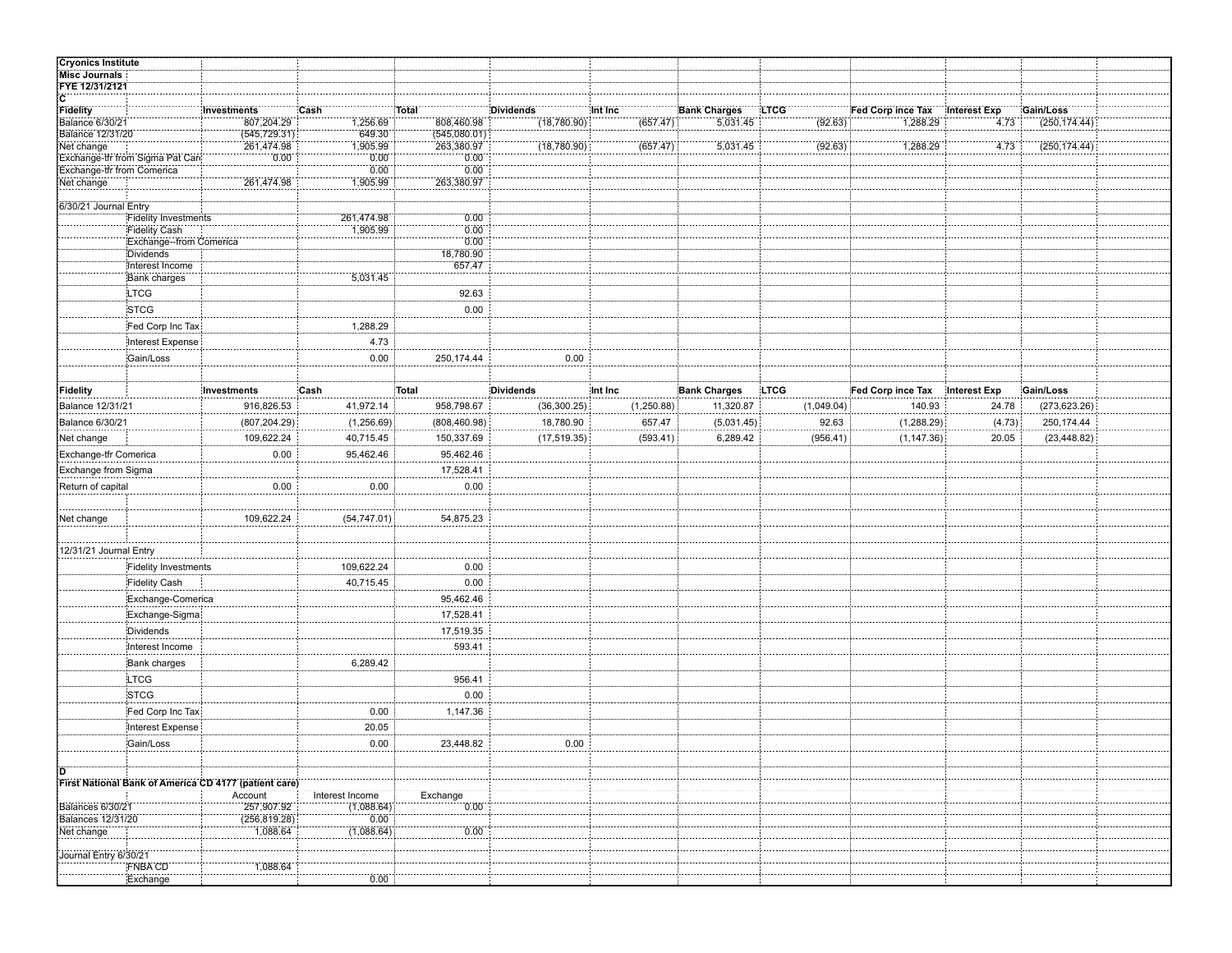|                                       | Interest Income                        |                  | 1,088.64                     | 0.00                     |                        |                            |                          |            |            |  |  |
|---------------------------------------|----------------------------------------|------------------|------------------------------|--------------------------|------------------------|----------------------------|--------------------------|------------|------------|--|--|
|                                       |                                        |                  |                              |                          |                        |                            |                          |            |            |  |  |
|                                       |                                        | Account          | Interest Income              | Exchange                 |                        |                            |                          |            |            |  |  |
| <b>Balances 12/31/21</b>              |                                        | 258,847.11       | (2,072.83)                   | 0.00                     |                        |                            |                          |            |            |  |  |
| Balances 6/30/21                      |                                        | (257, 907.92)    | 1,088.64                     |                          |                        |                            |                          |            |            |  |  |
| Net change                            |                                        | 939.19           | (984.19)                     | 0.00                     |                        |                            |                          |            |            |  |  |
|                                       |                                        |                  |                              |                          |                        |                            |                          |            |            |  |  |
| Journal Entry 12/31/21                |                                        |                  |                              |                          |                        |                            |                          |            |            |  |  |
|                                       | <b>FNBACD</b>                          | 984.19           |                              |                          |                        |                            |                          |            |            |  |  |
|                                       | Exchange                               |                  | 0.00                         |                          |                        |                            |                          |            |            |  |  |
|                                       | Interest Income                        |                  | 984.19                       | 0.00                     |                        |                            |                          |            |            |  |  |
| $\epsilon$ . The state of $\epsilon$  |                                        | 456554           | 456547                       |                          |                        |                            | <b>Tfr from Sigma</b>    |            |            |  |  |
| <b>Axos Bank</b>                      |                                        | Checking         |                              | <b>ICS CDs</b>           | <b>Interest Income</b> |                            | <b>Exchange</b>          |            |            |  |  |
| <b>Balance 6/30/21</b>                |                                        | 50,008.05        | <b>Savings</b><br>272,494.71 | 1,404,352.74             | (2, 137.44)            | <b>Bank Charge</b><br>0.00 | (777, 754.01)            |            |            |  |  |
| <b>Balance 12/31/20</b>               |                                        | (50,023.63)      | (271, 932.85)                | (625,007.57)             |                        |                            |                          |            |            |  |  |
| Net Change                            |                                        | (15.58)          | 561.86                       | 779,345.17               | (2, 137.44)            | 0.00                       | (777, 754.01)            |            |            |  |  |
|                                       |                                        |                  |                              |                          |                        |                            |                          |            |            |  |  |
|                                       |                                        |                  |                              |                          |                        |                            |                          |            |            |  |  |
|                                       |                                        |                  |                              |                          |                        |                            |                          |            |            |  |  |
| 6/30/21 Journal Entry                 |                                        |                  |                              |                          | 12/31/21 Journal Entry |                            |                          |            |            |  |  |
|                                       | Checking                               | $-0.00$          | $\overline{15.58}$           |                          |                        | Checking                   | 0.28                     |            |            |  |  |
|                                       | Savings                                | 561.86           |                              |                          |                        | Savings                    | 274.87                   |            |            |  |  |
|                                       | CDx                                    | 779,345.17       |                              |                          |                        | CDx                        | 202,755.23               |            |            |  |  |
|                                       | Int Income                             |                  | 2,137.44                     |                          |                        | Int Income                 | 0.00                     | 1,065.81   |            |  |  |
|                                       | <b>Bank Charge</b>                     |                  | 0.00                         |                          |                        | <b>Bank Charge</b>         |                          | 0.00       |            |  |  |
|                                       | Exchange                               |                  | 777,754.01                   | 0.00                     |                        | Exchange=Sigma             |                          | 201,964.57 | 0.00       |  |  |
|                                       |                                        |                  |                              |                          |                        |                            |                          |            |            |  |  |
| Balance 12/31/21                      |                                        | 50,008.33        | 272,769.58                   | 1,607,107.97             | (3,203.25)             | (15.00)                    | 0.00                     |            |            |  |  |
| <b>Balance 6/30/21</b>                |                                        | (50,008.05)      | (272, 494.71)                | (1,404,352.74)           | 2,137.44<br>(1,065.81) | 0.00                       | 777,754.01<br>777,754.01 |            |            |  |  |
| Net Change<br>Net transfer from Sigma |                                        | 0.28             | 274.87                       | 202,755.23<br>201,964.57 |                        | (15.00)                    |                          |            |            |  |  |
|                                       |                                        |                  |                              |                          |                        |                            |                          |            |            |  |  |
|                                       |                                        |                  |                              |                          |                        |                            |                          |            |            |  |  |
|                                       |                                        |                  |                              |                          |                        |                            |                          |            |            |  |  |
|                                       |                                        |                  |                              |                          |                        |                            |                          |            |            |  |  |
|                                       |                                        |                  |                              |                          |                        |                            |                          |            |            |  |  |
| iG.                                   | Invest                                 | Cash             | Int Inc                      | Transfers                | Loss/Gain              | LTCG <sup>®</sup>          | STCG                     |            |            |  |  |
| Precious Metals Investments           |                                        |                  | Gold                         | Silver                   |                        |                            |                          | gold       | silver     |  |  |
|                                       | ounces                                 |                  | 91.6757                      | 4,562.06 Total           |                        |                            | 6/30/21 oz               | 91.6757    | 4562.06    |  |  |
|                                       |                                        |                  |                              |                          |                        |                            |                          |            | \$26.15    |  |  |
| Value 6/30/21                         |                                        |                  | 162,334.75                   | 119,297.87               | 281,632.62             |                            | 6/30/21 price            | 1770.75    |            |  |  |
| Value 12/31/20                        |                                        |                  | (173, 748.37)                | (120, 484.00)            | (294, 232.37)          |                            | total                    | 162,334.75 | 119,297.87 |  |  |
| Net Change                            |                                        |                  | (11, 413.62)                 | (1, 186.13)              | (12, 599.75)           |                            |                          |            |            |  |  |
|                                       | Purchases/bequests/sales during period |                  | 0.00                         | 0.00                     | 0.00                   |                            | 12/31/21 oz              | 91.6757    | 4562.06    |  |  |
| Net change                            |                                        |                  | (11, 413.62)                 | (1, 186.13)              | (12, 599.75)           |                            | 12/31/21 price           | 1827.5 \$  | 23.33      |  |  |
|                                       |                                        |                  | 91.6757                      | 4,562.06                 |                        |                            |                          |            |            |  |  |
| Value 12/31/21                        |                                        |                  | 167,537.34                   | 106,432.86               | 273,970.20             |                            | total                    | 167,537.34 | 106,432.86 |  |  |
| Value 6/30/21                         |                                        |                  | (162, 334.75)                | (119, 297.87)            | (281, 632.62)          |                            |                          |            |            |  |  |
| Bequests during period                |                                        |                  | 0.00                         | 0.00                     | 0.00                   |                            |                          |            |            |  |  |
| Purchases/sales during period         |                                        |                  | 0.00                         | 0.00                     | 0.00                   |                            |                          |            |            |  |  |
| Net Change                            |                                        |                  | 5,202.61                     | (12,865.01)              | (7,662.42)             |                            |                          |            |            |  |  |
|                                       |                                        |                  |                              |                          |                        |                            |                          |            |            |  |  |
|                                       | 6/30/21 Precious metals investments    |                  |                              | 0.00                     | 12,599.75              |                            |                          |            |            |  |  |
|                                       | Exchange                               |                  |                              |                          | 0.00                   |                            |                          |            |            |  |  |
|                                       | Loss (gain) on investments             |                  |                              | 12,599.75                | 0.00                   | 0.00                       |                          |            |            |  |  |
|                                       | 12/31/21 Precious metals investments   |                  |                              | 0.00                     | 7,662.42               |                            |                          |            |            |  |  |
|                                       |                                        |                  |                              |                          |                        |                            |                          |            |            |  |  |
|                                       | Loss (gain) on investments             |                  |                              | 7,662.42                 | 0.00                   |                            |                          |            |            |  |  |
|                                       | Bequest                                |                  |                              |                          | 0.00                   |                            |                          |            |            |  |  |
|                                       | Exchange                               |                  |                              |                          | 0.00                   | 0.00                       |                          |            |            |  |  |
|                                       |                                        |                  |                              |                          |                        |                            |                          |            |            |  |  |
|                                       |                                        |                  |                              |                          |                        |                            |                          |            |            |  |  |
| <b>Paypal Account</b>                 |                                        |                  |                              |                          |                        |                            |                          |            |            |  |  |
|                                       |                                        |                  |                              |                          |                        |                            |                          |            |            |  |  |
| Balance 6/30/21                       |                                        | 1,645.89         |                              | Balance 12/31/21         |                        | 2,174.35                   |                          |            |            |  |  |
| Transfer                              |                                        | 0.00<br>(599.97) |                              | Balance 6/30/21          |                        | (1,645.89)                 |                          |            |            |  |  |
| Balance 12/31/20<br>Net change        |                                        | 1,045.92         |                              | Net change               |                        | 528.46                     |                          |            |            |  |  |
|                                       |                                        |                  |                              |                          |                        |                            |                          |            |            |  |  |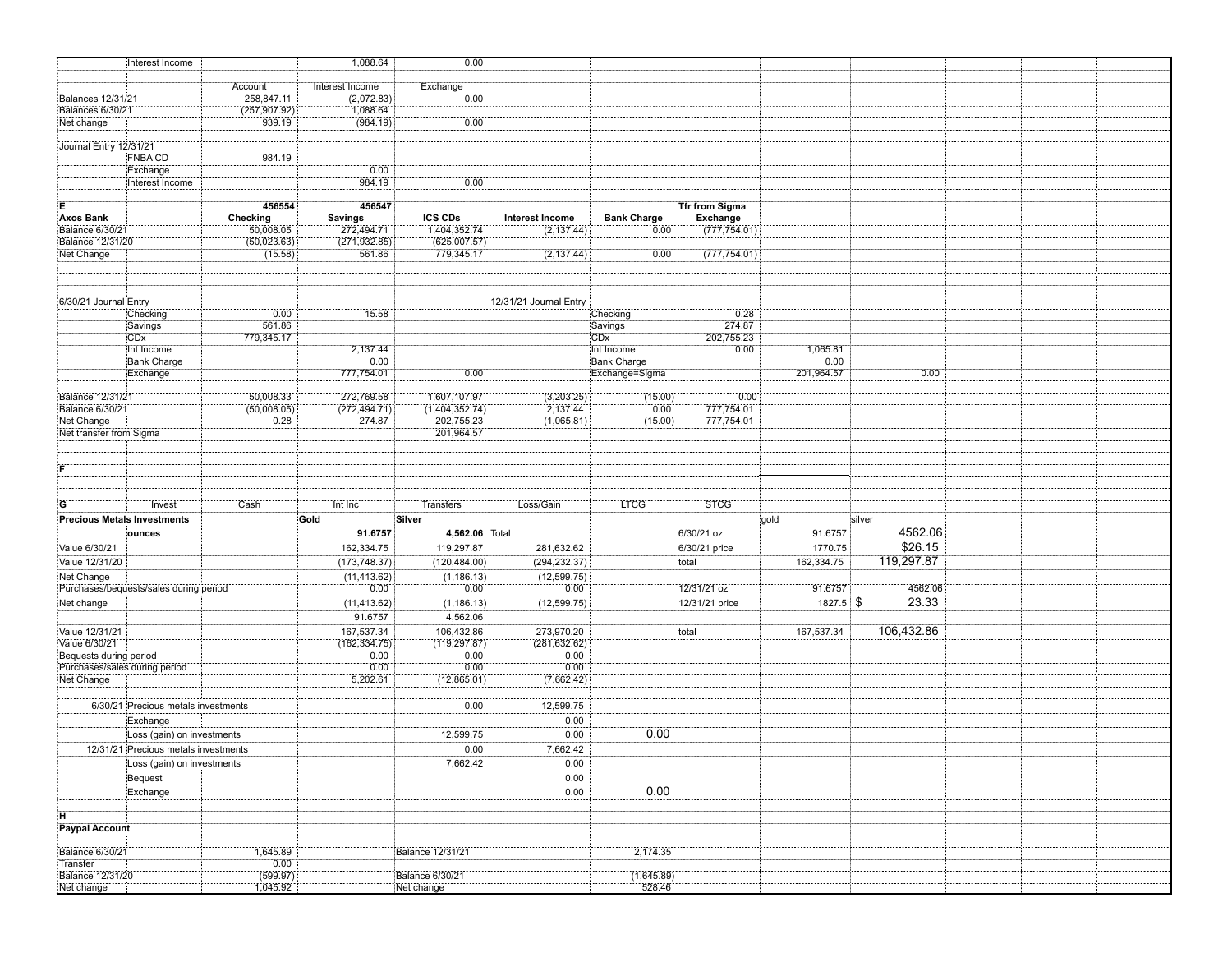|                                              |                                           |                     |                                                                                                             | Less 12/31 deposit direct to paypal |                 | (1,300.00)    |                   |                   |               |      |  |
|----------------------------------------------|-------------------------------------------|---------------------|-------------------------------------------------------------------------------------------------------------|-------------------------------------|-----------------|---------------|-------------------|-------------------|---------------|------|--|
|                                              |                                           |                     |                                                                                                             | Net change by journal entry         |                 | (771.54)      |                   |                   |               |      |  |
|                                              |                                           |                     |                                                                                                             |                                     |                 |               |                   |                   |               |      |  |
|                                              | Paypal                                    |                     | 1,045.92                                                                                                    | 0.00                                | 0.00            | 771.54        |                   |                   |               |      |  |
|                                              | <b>Contributed Capital</b>                |                     | 0.00                                                                                                        | 1,045.92                            | 771.54          | 0.00          |                   |                   |               |      |  |
|                                              |                                           |                     |                                                                                                             |                                     |                 |               |                   |                   |               |      |  |
|                                              |                                           |                     |                                                                                                             |                                     |                 |               |                   |                   |               |      |  |
| Vanguard                                     |                                           | Investments         | Cash                                                                                                        | Total                               | :Dividends      | Gain/Loss     | <b>LTCG</b>       | Foreign tax pd    |               |      |  |
|                                              |                                           |                     |                                                                                                             |                                     |                 |               |                   |                   |               |      |  |
| Balance 06/30/21                             |                                           | 4,488,432.51        | 773,574.72                                                                                                  | 5,262,007.23                        | (33,431.30)     | (460, 078.55) |                   |                   |               |      |  |
| <b>Balance 12/31/20</b>                      |                                           | (3,994,958.63)      | (573, 538.75)                                                                                               | (4, 568, 497.38)                    | 0.00            |               |                   |                   |               |      |  |
| Net change                                   |                                           | 493,473.88          | 200,035.97                                                                                                  | 693,509.85                          | (33,431.30)     |               |                   |                   |               |      |  |
| Transfer from Comerica                       |                                           |                     | 200,000.00                                                                                                  | 200,000.00                          |                 | 0.00          |                   |                   |               |      |  |
| Income/loss                                  |                                           |                     | 0.00                                                                                                        | 0.00                                |                 | 0.00          |                   |                   |               |      |  |
|                                              |                                           |                     |                                                                                                             | 0.00                                |                 |               |                   |                   |               |      |  |
| Net account change                           |                                           | 493,473.88          | 35.97                                                                                                       | 493,509.85                          | (33, 431.30)    | (460, 078.55) |                   |                   |               |      |  |
|                                              |                                           |                     |                                                                                                             |                                     |                 |               |                   |                   |               |      |  |
|                                              | 6/30/21 Journal entry                     |                     |                                                                                                             |                                     |                 |               |                   |                   |               |      |  |
|                                              | Vanguard Invesments                       |                     | 493,473.88                                                                                                  | 0.00                                |                 |               |                   |                   |               |      |  |
|                                              | Vanguard cash                             |                     | 200,035.97                                                                                                  | 0.00                                |                 |               |                   |                   |               |      |  |
|                                              | Exchange-Comerica                         |                     |                                                                                                             | 200,000.00                          |                 |               |                   |                   |               |      |  |
|                                              | <b>Dividends</b>                          |                     |                                                                                                             | 33,431.30                           |                 |               |                   |                   |               |      |  |
|                                              | Gain/Loss                                 |                     | 0.00                                                                                                        | 460,078.55                          | 0.00            |               |                   |                   |               |      |  |
|                                              |                                           |                     |                                                                                                             |                                     |                 |               |                   |                   |               |      |  |
| Balance 12/31/21                             |                                           | 5,448,337.56        | 382,173.70                                                                                                  | 5,830,511.26                        | (92, 385.77)    | (804, 488.29) | (5, 139.82)       | 2,367.77          | (806, 856.06) |      |  |
| <b>Balance 6/30/21</b>                       |                                           | (4,488,432.51)      | (773, 574.72)                                                                                               | (5,262,007.23)                      | 33,431.30       | 460,078.55    | 0.00              | 0.00              | 460,078.55    |      |  |
| Net change<br>Transfer from Comerica         |                                           | 959,905.05          | (391, 401.02)                                                                                               | 568,504.03                          | (58, 954.47)    | (344, 409.74) | (5, 139.82)       | 2,367.77          | (346, 777.51) |      |  |
|                                              |                                           | 0.00                | 160,000.00                                                                                                  | 160,000.00                          |                 |               |                   |                   |               |      |  |
| Income/loss                                  |                                           |                     |                                                                                                             |                                     |                 |               |                   |                   |               |      |  |
| Net account change                           |                                           |                     |                                                                                                             |                                     |                 |               |                   |                   |               |      |  |
|                                              |                                           |                     |                                                                                                             |                                     |                 |               |                   |                   |               |      |  |
|                                              | 12/31/21 Journal entry                    |                     |                                                                                                             |                                     |                 |               |                   |                   |               |      |  |
|                                              | Vanguard Invesments                       |                     | 959,905.05                                                                                                  | 0.00                                |                 |               |                   |                   |               |      |  |
|                                              | Vanguard cash                             |                     | 0.00                                                                                                        | 391,401.02                          |                 |               |                   |                   |               |      |  |
|                                              | Exchange-Comerica                         |                     | 0.00                                                                                                        | 160,000.00                          |                 |               |                   |                   |               |      |  |
|                                              | <b>Dividends</b>                          |                     |                                                                                                             | 58,954.47                           |                 |               |                   |                   |               |      |  |
|                                              | Taxes paid-foreign                        |                     | 2,367.77                                                                                                    |                                     |                 |               |                   |                   |               |      |  |
|                                              | <b>LTCG</b>                               |                     |                                                                                                             | $-5,139.82$                         | check           |               |                   |                   |               |      |  |
|                                              | Gain/Loss                                 |                     | 0.00                                                                                                        | 346,777.51                          | 0.00            |               |                   |                   |               |      |  |
|                                              |                                           |                     |                                                                                                             |                                     |                 |               |                   |                   |               |      |  |
|                                              |                                           |                     |                                                                                                             |                                     |                 |               |                   |                   |               |      |  |
|                                              |                                           |                     |                                                                                                             |                                     |                 |               |                   |                   |               |      |  |
|                                              |                                           |                     |                                                                                                             |                                     |                 |               |                   |                   |               |      |  |
|                                              | <b>Strickland Investment Accounts</b>     |                     |                                                                                                             |                                     |                 |               |                   |                   |               |      |  |
|                                              |                                           |                     | T Rowe Price                                                                                                |                                     |                 | <b>TOTAL</b>  |                   |                   |               |      |  |
| <b>Balance 6/30/21</b>                       |                                           |                     | 11,230.19                                                                                                   |                                     |                 |               | 12/31/21          | 10,224.69         |               |      |  |
| <b>Balance 12/31/20</b>                      |                                           |                     | (9,692.48)                                                                                                  |                                     |                 |               | 6/30/21           | (11, 230.19)      |               |      |  |
| Equals Net Change                            |                                           |                     | 1,537.71                                                                                                    |                                     |                 |               | Net chg           | (1,005.50)        |               |      |  |
| <b>Distributions</b><br>equals net Gain/loss |                                           |                     | 0.00                                                                                                        |                                     |                 |               | Bk chg            |                   |               |      |  |
|                                              |                                           |                     | 1,537.71                                                                                                    |                                     |                 |               |                   |                   |               |      |  |
| Journal Entry                                |                                           |                     |                                                                                                             |                                     |                 |               | T Rowe Price      |                   |               |      |  |
|                                              |                                           | <b>T Rowe Price</b> | Dividends                                                                                                   | 7,537.71                            | $-0.00$         |               | Bank charge       | $\overline{0.00}$ | 1,005.50      |      |  |
|                                              |                                           | Cryonics Income     |                                                                                                             | 0.00                                | 1,537.71        |               | 0.00 Cryonics Inc | 1,005.50          | 0.00          | 0.00 |  |
|                                              |                                           |                     | Note: changes in these accounts affect Pre 3/31/2004 prepaid balances, so changes go against cryonic income |                                     |                 |               |                   |                   |               |      |  |
|                                              | rather than to gain or loss on securities |                     |                                                                                                             |                                     |                 |               |                   |                   |               |      |  |
|                                              |                                           |                     |                                                                                                             |                                     |                 |               |                   |                   |               |      |  |
|                                              |                                           |                     |                                                                                                             |                                     |                 |               |                   |                   |               |      |  |
|                                              | Sigma 7675/GTR071617 (patient care)       |                     |                                                                                                             |                                     |                 |               |                   |                   |               |      |  |
|                                              |                                           | TransAm-Mole        | Nationwide-Heller                                                                                           | Equitable-Dettinger Total           |                 |               |                   |                   |               |      |  |
| Account value 6/30/21                        |                                           | 70,813.64           | 111,236.93                                                                                                  | 67,962.50                           | 250,013.07      |               |                   |                   |               |      |  |
| Account value 12/31/20                       |                                           | (61, 294.35)        | (105, 939.44)                                                                                               | (61, 378.70)                        | (228, 612.49)   |               |                   |                   |               |      |  |
| Net change-preliminary                       |                                           | 9,519.29            | 5,297.49                                                                                                    | 6,583.80                            | 21,400.58       |               |                   |                   |               |      |  |
|                                              |                                           |                     |                                                                                                             |                                     |                 |               |                   |                   |               |      |  |
| Journal entry                                |                                           |                     |                                                                                                             |                                     |                 |               |                   |                   |               |      |  |
|                                              | TransAm                                   |                     |                                                                                                             | 9,519.29                            | 0.00            |               |                   |                   |               |      |  |
|                                              | Nationwide                                |                     |                                                                                                             | 5,297.49                            | 0.00            |               |                   |                   |               |      |  |
|                                              | <b>AXA</b>                                |                     |                                                                                                             | 6,583.80                            | 0.00            |               |                   |                   |               |      |  |
|                                              | (Gain)/Loss on investments                |                     |                                                                                                             | 0.00                                | 21,400.58 check |               | 0.00              |                   |               |      |  |
|                                              |                                           |                     |                                                                                                             |                                     |                 |               |                   |                   |               |      |  |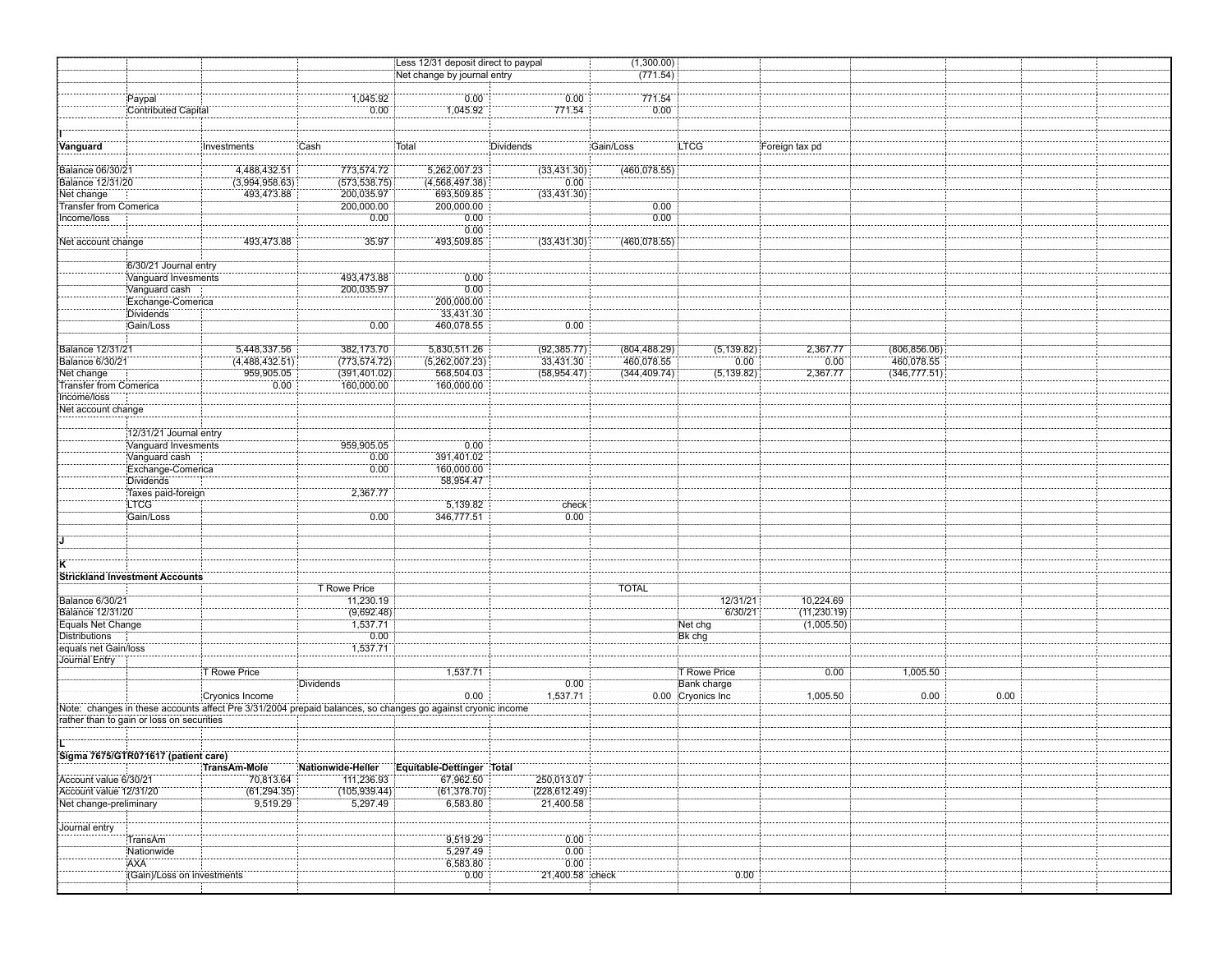| Account value 12/31/21                                       | <b>Trans-A Mole</b><br>0.00     | Nationwide-Heller<br>96,070.73 | Equitable-Dettinger Total<br>71,687.20 | 167,757.93        |                       |                     |                           |                          |                           |                                    |                   |
|--------------------------------------------------------------|---------------------------------|--------------------------------|----------------------------------------|-------------------|-----------------------|---------------------|---------------------------|--------------------------|---------------------------|------------------------------------|-------------------|
| Account value 6/30/21                                        | (70, 813.64)                    | (111, 236.93)                  | (67, 962.50)                           | (250, 013.07)     |                       |                     |                           |                          |                           |                                    |                   |
| Annuity death benefit                                        | 95,462.46                       | 0.00                           | 0.00                                   | 95,462.46         |                       |                     |                           |                          |                           |                                    |                   |
| Net change                                                   | 24,648.82                       | (15, 166.20)                   | 3,724.70                               | (82, 255.14)      |                       |                     |                           |                          |                           |                                    |                   |
|                                                              |                                 |                                |                                        |                   |                       |                     |                           |                          |                           |                                    |                   |
|                                                              |                                 |                                |                                        |                   |                       |                     |                           |                          |                           |                                    |                   |
| Journal Entry                                                |                                 | Nationwide-Heller              |                                        | 0.00              | 15,166.20             |                     |                           |                          |                           |                                    |                   |
|                                                              |                                 | Equitable-Dett                 |                                        | 3,724.70          | 0.00                  |                     |                           |                          |                           |                                    |                   |
|                                                              |                                 | Trans-Amole                    |                                        | 0.00              | 70,813.64             |                     |                           |                          |                           |                                    |                   |
|                                                              |                                 | Contributed capital            |                                        | 95,462.46         |                       |                     |                           |                          |                           |                                    |                   |
|                                                              |                                 | Gain/loss                      |                                        | 0.00              | 13,207.32             |                     |                           |                          |                           |                                    |                   |
|                                                              |                                 | Totals                         |                                        | 99,187.16         | 99,187.16             | 0.00                |                           |                          |                           |                                    |                   |
|                                                              |                                 |                                |                                        |                   |                       |                     |                           |                          |                           |                                    |                   |
| Sigma 7477/GTR094692 (to hold funds for patient prepayments) |                                 |                                |                                        |                   |                       |                     | Net to Interest inc.      |                          |                           |                                    |                   |
|                                                              | CDs                             | Cash                           | Investments                            | Tot Acct          | Int Inc CD            | Dividends           | JNL-Azawacki              | Gain/Loss                | Equitable-Cettin Axos     |                                    |                   |
| Account value 6/30/21                                        | 251,865.00                      | 770.55                         | 928,170.32                             | 1,180,805.87      | (7,622.42)            | (7,982.44)          | 39,426.56                 | (92, 876.31)             | 59,642.73                 | 777,754.01                         |                   |
| Account value 12/31/20                                       | (931, 579.27)                   | (0.34)                         | (832, 639.50)                          | (1,764,219.11)    |                       |                     | (32,848.84)               |                          | (55,969.54)               |                                    |                   |
| Net change                                                   | (679, 714.27)                   | 770.21                         | 95,530.82                              | (583, 413.24)     | (7,622.42)            | (7,982.44)          | 6,577.72                  | (92, 876.31)             | 3,673.19                  | 777,754.01                         |                   |
| Transfers from Sigma Pat Care                                | 0.00                            | 0.00                           | 0.00                                   | 0.00              |                       |                     |                           |                          |                           |                                    |                   |
| Transfers to Axos                                            |                                 | (777, 754.01)                  | 0.00                                   | (777, 754.01)     |                       |                     |                           |                          |                           |                                    |                   |
| Transfers to Comerica<br><b>Transfers from Comerica</b>      |                                 | 0.00<br>96,110.51              | 0.00<br>0.00                           | 0.00<br>96,110.51 |                       |                     |                           |                          |                           |                                    |                   |
| Net transfers                                                |                                 | 0.00                           | 0.00                                   | 0.00              |                       |                     |                           |                          |                           |                                    |                   |
| Net change                                                   | (679, 714.27)                   | (95, 340.30)                   | 95,530.82                              | (679, 523.75)     |                       |                     |                           |                          |                           |                                    |                   |
|                                                              |                                 |                                |                                        |                   |                       |                     |                           |                          |                           |                                    |                   |
| Journal entry 6/30/21                                        | Sigma 7477 Inve                 | 95,530.82                      | 0.00                                   |                   |                       |                     |                           |                          |                           |                                    |                   |
|                                                              | Sigma 7477 CDs                  | 0.00                           | 679,714.27                             |                   |                       |                     |                           |                          |                           |                                    |                   |
|                                                              | Sigma 7477 Cash                 | 770.21                         | 0.00                                   |                   |                       |                     |                           |                          |                           |                                    |                   |
|                                                              | Interest Inc CD                 | 0.00<br>777,754.01             | 7,622.42<br>0.00                       |                   |                       |                     |                           |                          |                           |                                    |                   |
|                                                              | Exchange Axos<br>Exchange-Comer | 0.00                           | 96,110.51                              |                   |                       |                     |                           |                          |                           |                                    |                   |
|                                                              | <b>Dividends</b>                | 0.00                           | 7,982.44                               |                   |                       |                     |                           |                          |                           |                                    |                   |
|                                                              | Bank charge                     | 0.00                           | 0.00                                   |                   |                       |                     |                           |                          |                           |                                    |                   |
|                                                              | Loss/(Gain)                     | 0.00                           | 92,876.31                              |                   |                       |                     |                           |                          |                           |                                    |                   |
|                                                              | JNL-AZ                          | 6,577.72                       | 0.00                                   |                   |                       |                     |                           |                          |                           |                                    |                   |
|                                                              | AXA-CE                          | 3,673.19                       | 0.00                                   | 0.00              |                       |                     |                           |                          |                           |                                    |                   |
|                                                              |                                 |                                |                                        |                   |                       |                     |                           |                          |                           |                                    |                   |
| Account value 12/31/21                                       | 0.00                            | 0.42                           | 713,541.60                             | 713,542.02        | Int Inc<br>(9,575.85) | <b>STCG</b><br>0.00 | :Dividends<br>(19,968.93) | :Gain/Loss<br>131,633.05 | JNL-Azawacki<br>41,425.70 | Equitable-Cettin LTCG<br>61,612.93 | 0.00              |
| Account value 6/30/21                                        | (251, 865.00)                   | (770.55)                       | (928, 170.32)                          | (1, 180, 805.87)  | 7,622.42              |                     | 7.982.44                  | 92,876.31                | (39, 426.56)              | (59, 642.73)                       |                   |
| <b>Transfers to Axos</b>                                     |                                 | 201,964.57                     |                                        | 201,964.57        |                       |                     |                           |                          |                           |                                    |                   |
| Transfers to Fidelity                                        |                                 | 17,528.41                      |                                        | 17,528.41         |                       |                     |                           |                          |                           |                                    |                   |
| <b>Transfers to Comerica</b>                                 |                                 | 33,232.09                      |                                        | 33,232.09         |                       |                     |                           |                          |                           |                                    |                   |
| Total net transfers                                          |                                 | 252,725.07                     |                                        | 252,725.07        |                       |                     |                           |                          |                           |                                    |                   |
| Net Change                                                   | (251, 865.00)                   | (770.13)                       | (214, 628.72)                          | (467, 263.85)     | (1,953.43)            | $\frac{1}{0.00}$    | (11,986.49)               | 224,509.36               | 1,999.14                  | 1,970.20                           | $\overline{0.00}$ |
| Journal entry 12/31/201                                      |                                 |                                |                                        |                   |                       |                     |                           |                          |                           |                                    |                   |
| Sigma 7477 Investments                                       |                                 | 0.00                           | 214,628.72                             |                   |                       |                     |                           |                          |                           |                                    |                   |
| Sigma 7477 Cash                                              |                                 | 0.00                           | 770.13                                 |                   |                       |                     |                           |                          |                           |                                    |                   |
| Sigma 7477 CD                                                |                                 | 0.00                           | 251,865.00                             |                   |                       |                     |                           |                          |                           |                                    |                   |
| Exchange-AXIOS                                               |                                 | 201,964.57                     | 0.00                                   |                   |                       |                     |                           |                          |                           |                                    |                   |
| Exchange-Comerica                                            |                                 | 33,232.09                      |                                        |                   |                       |                     |                           |                          |                           |                                    |                   |
| Exchange-Fidelity                                            |                                 | 17,528.41                      |                                        |                   |                       |                     |                           |                          |                           |                                    |                   |
| Cryonics income                                              |                                 | 0.00                           |                                        |                   |                       |                     |                           |                          |                           |                                    |                   |
| Interest Income CD<br>Interest Income Cash                   |                                 | 0.00                           | 1,953.43                               |                   |                       |                     |                           |                          |                           |                                    |                   |
| Dividends                                                    |                                 |                                | 0.00<br>11,986.49                      |                   |                       |                     |                           |                          |                           |                                    |                   |
| <b>STCG</b>                                                  |                                 | 0.00                           | 0.00                                   |                   |                       |                     |                           |                          |                           |                                    |                   |
| LTCG                                                         |                                 | 0.00                           | 0.00                                   |                   |                       |                     |                           |                          |                           |                                    |                   |
| JNL-AZ                                                       |                                 | 1,999.14                       | 0.00                                   |                   |                       |                     |                           |                          |                           |                                    |                   |
| AXA-CE                                                       |                                 | 1,970.20                       | 0.00                                   |                   |                       |                     |                           |                          |                           |                                    |                   |
| Gain/Loss on securities                                      |                                 | 224,509.36                     | 0.00                                   | 0.00              |                       |                     |                           |                          |                           |                                    |                   |
|                                                              |                                 |                                |                                        |                   |                       |                     |                           |                          |                           |                                    |                   |
| ĮΝ                                                           |                                 |                                |                                        |                   |                       |                     |                           |                          |                           |                                    |                   |